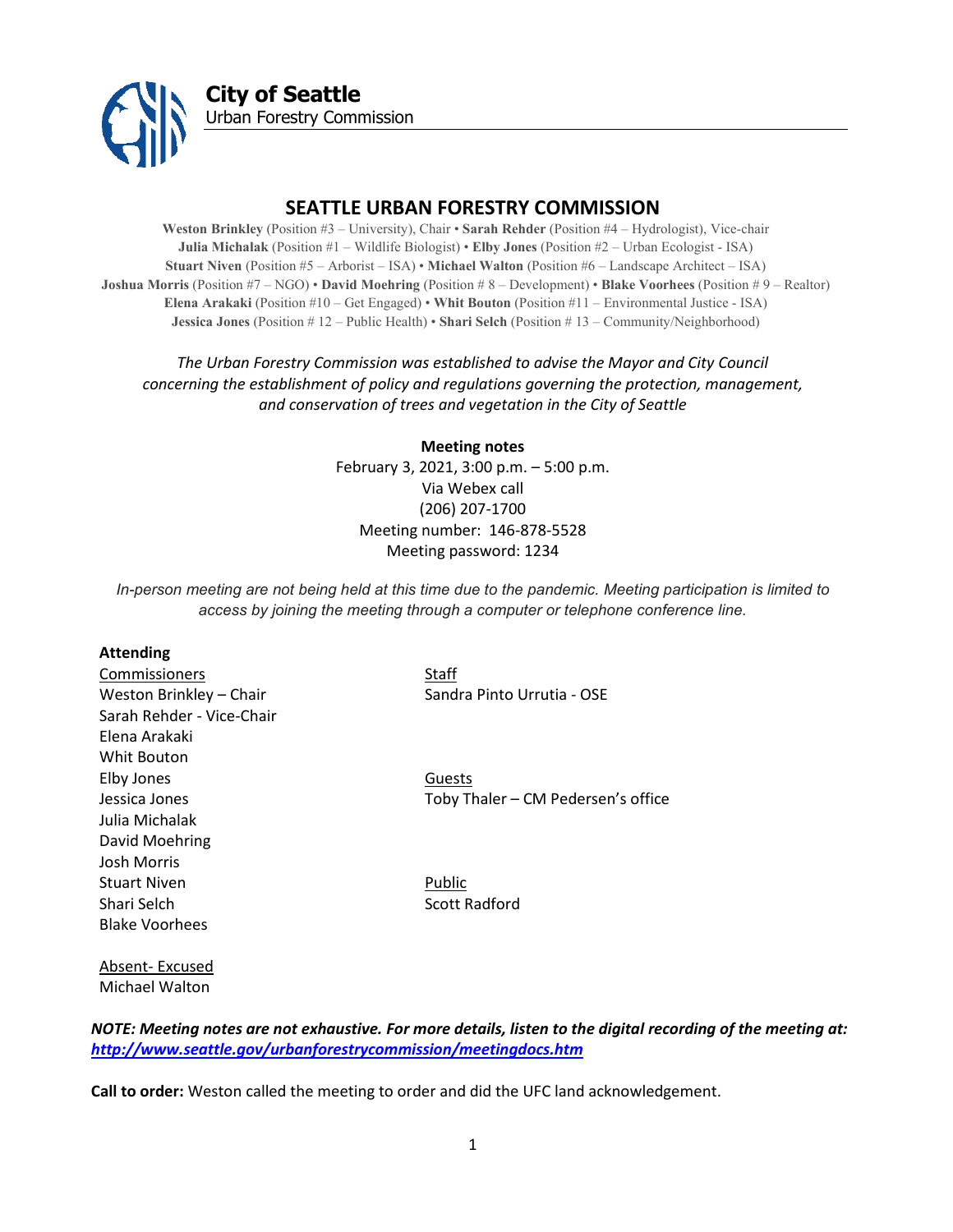## **Public comment:** None.

## **Chair report:**

- Sandra confirmed that Weston, Sarah and her will deliver the 2020 annual report and 2021 work plan to Council's Land Use and Neighborhoods committee on 2/24.
- Sandra is working on re-appointments for positions whose first term ends on 3/31. She will keep the UFC abreast of progress.
- Weston, Stuart, and Josh shared the discussion that was part of the deliberative session with SDCI and OSE staff about the Director's Rule on Exceptional trees. Staff shared that discussion with the City's Law department will likely impact the draft DR. Some of the items will likely need to be addressed as part of the tree regulations update (instead of within the director's rule, which clarifies current code). These items will be discussed at the next meeting. Sandra will reach out to SDCI to find out if there is a new draft of the director's rule and invite her to be available for questions during the discussion.

# **Adoption of January 6 and January 13 meeting notes adoption:** Moved to next meeting.

# **2020 Annual Report final document review**

Commissioners discussed the report and provided input to re-work the first page graphics. They agreed to adopt as amended.

# **ACTION: A motion to approve the 2020 annual report as amended was made, seconded, and approved.**

## **Annual report transmittal letter – discussion and possible vote**

Commissioners discussed the draft transmittal letter and made edits.

# **ACTION: A motion to approve the 2020 annual report and 2021 work plan transmittal letter as amended was made, seconded, and approved.**

# **2021 UFC work plan - discussion continues and possible vote**

Commissioners discussed the revised 2021 work plan and agreed to adopt as a living document.

**ACTION: A motion to approve the 2021 work plan as amended was made, seconded, and approved.** 

# **Racial equity and UFC work**

- **UFC Bylaws revised for discussion**
- **Protocols for letter writing and briefings – revised for discussion**
- **UFC membership recruitment practices and barriers**
- **How can UFC apply environmental justice to its work?**

The UFC began discussion of the Bylaws and asked Sandra to provide more information on the City's Ethics Code for the group to review and determine whether it's relevant to the UFC (given that members are volunteers and not City of Seattle employees).

**Public comment:** None

**Adjourn:** Weston adjourned the meeting.

# **Public input: (see next page and posted notes)**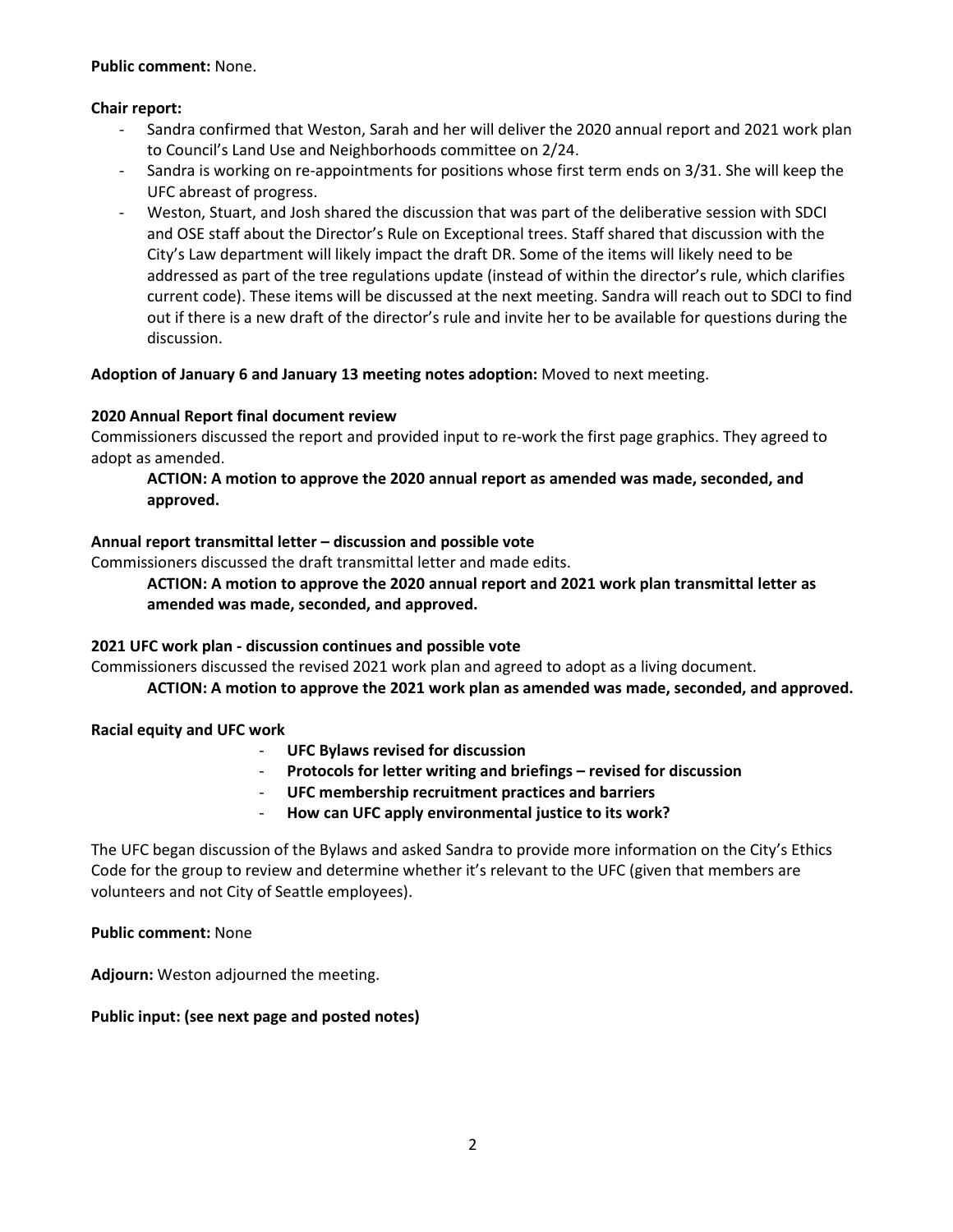**From:** Thaler, Toby <Toby.Thaler@seattle.gov>

**Sent:** Thursday, December 31, 2020 1:34 PM

**To:** Postlewait, Christina <Christina.Postlewait@Seattle.gov>; Larsen, Shauna <Shauna.Larsen@seattle.gov> **Cc:** An, Noah <Noah.An@seattle.gov>; Dawson, Parker <Parker.Dawson@seattle.gov>; DOT\_SeattleTrees <Seattle.Trees@seattle.gov>; Pinto Urrutia, Sandra <Sandra.PintoUrrutia@seattle.gov>; Weston Brinkley <weston@streetsoundsecology.com>; J. Terrell <3terrell@gmail.com> **Subject:** Fw: Healthy Sycamore tree (150 years old) scheduled to be removed

I have looked through the EDMS files on this project referenced by J. Terrell and have concerns and questions. Can you please have SDCI and SDOT respond before the City owned exceptional tree in question is removed?

In light of the lack of adequate publicly available supporting documents concerning imminent exceptional tree removal, I suggest that it would be appropriate for SDOT to request a delay by the applicant before action is taken to remove this irreplaceable-in-our-lifetime public asset.

My specific concerns and question:

• I cannot find an arborist's report in the file. The document "SDOTTREE0001040" refers to an arborist, but there is no report supporting tree removal. The DR package contains no explicit information about tree retention or removal, although it is clear from a careful reading that the project plans call for removal of the exceptional public tree.

• The ADR decision does not consider or address two relevant Design Review Guidelines:

# **CS1-D Plants and Habitat**

**CS1-D-1. On-Site Features:** Incorporate on-site natural habitats and landscape elements into project design and connect those features to existing networks of open spaces and natural habitats wherever possible. ...

and

# **DC3-CDesign**

**DC3-C-1. Reinforce Existing Open Space:** Where a strong open space concept exists in the neighborhood, reinforce existing character and patterns of street tree planting, buffers or treatment of topographic changes. ...

• Does SEPA apply to this project? I do not see a checklist or any reference to SEPA in the documents in the publicly available files.

Thank you,

**Toby Thaler** Legislative Aide to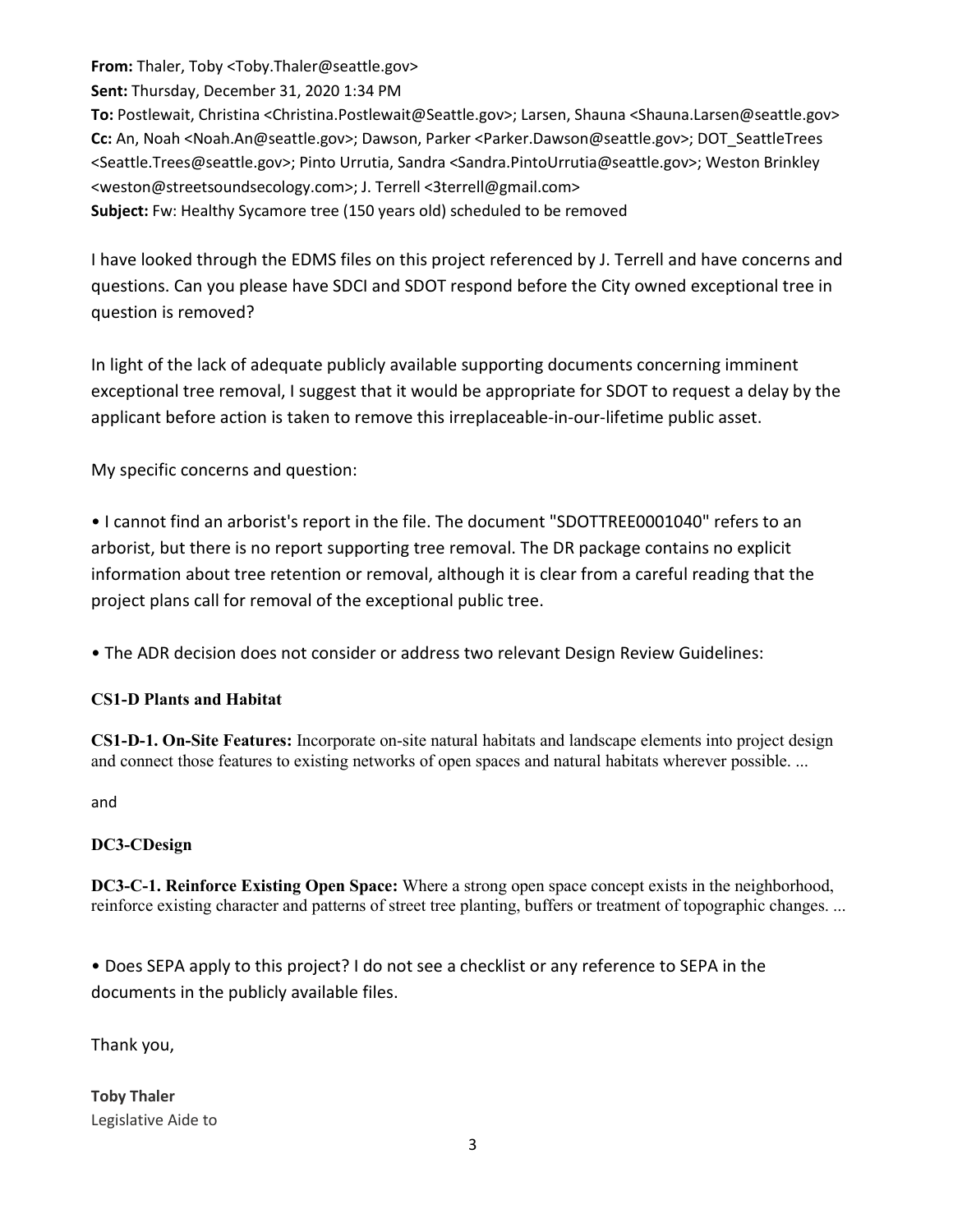City Councilmember Alex Pedersen, [District](https://www.kingcounty.gov/depts/elections/elections/%7E/media/depts/elections/elections/maps/seattle-city-council-maps/seattle-district-4.ashx) 4 Seattle, Washington Office: 206-640-8804 Direct: 206-256-6267 E-Mail: [toby.thaler@seattle.gov](mailto:toby.thaler@seattle.gov) [www.seattle.gov/council/Pedersen](http://www.seattle.gov/council/Pedersen)

Note: *Any e-mails received on this account may be subject to public disclosure*.

**From:** J. Terrell [<3terrell@gmail.com>](mailto:3terrell@gmail.com) **Sent:** Wednesday, December 30, 2020 12:17 PM To: LEG\_CouncilMembers [<council@seattle.gov>](mailto:council@seattle.gov) **Subject:** Healthy Sycamore tree (150 years old) scheduled to be removed

#### **CAUTION: External Email**

Dear Council Members,

On Harrison Street between Queen Anne Avenue North and 1st Ave North, three trees are scheduled to be removed, (Record SDOTTREE0001040) (attached as a PDF). They are being removed to enable a private construction project. One of the trees is a Healthy Sycamore

tree (London Plane)with a diameter of 48 inches and is over 150 years old. They live for 600 years. They have a wide leaf canopy. The trees scheduled to be removed are less than one block from the Climate Pledge Arena.

The notification from SDOT (attached) states incorrectly that it was posted on December 18, 2020. I walk by these trees daily. The notice was posted on the 28th of December 2020. The notice states incorrectly that the tree is unhealthy. The tree is not unhealthy as you can see from the google photo taken in May 2019 (attached).The notification states incorrectly that it cannot be retained due to public construction conflict. This construction project parcel # (DV0337418) is private for profit, not public.

This tree can and should be retained for the people of Seattle and their descendants.

Each of these trees can absorb more than 48 pounds of air pollution and produce at least 260 pounds of oxygen per year. They provide much needed shade in the summer. It would be a great loss to the people of Seattle and all the visitors to the Climate Pledge Arena if these trees are removed.

Can you please help, or forward my email to someone that can help.

Thank you, Janice Terrell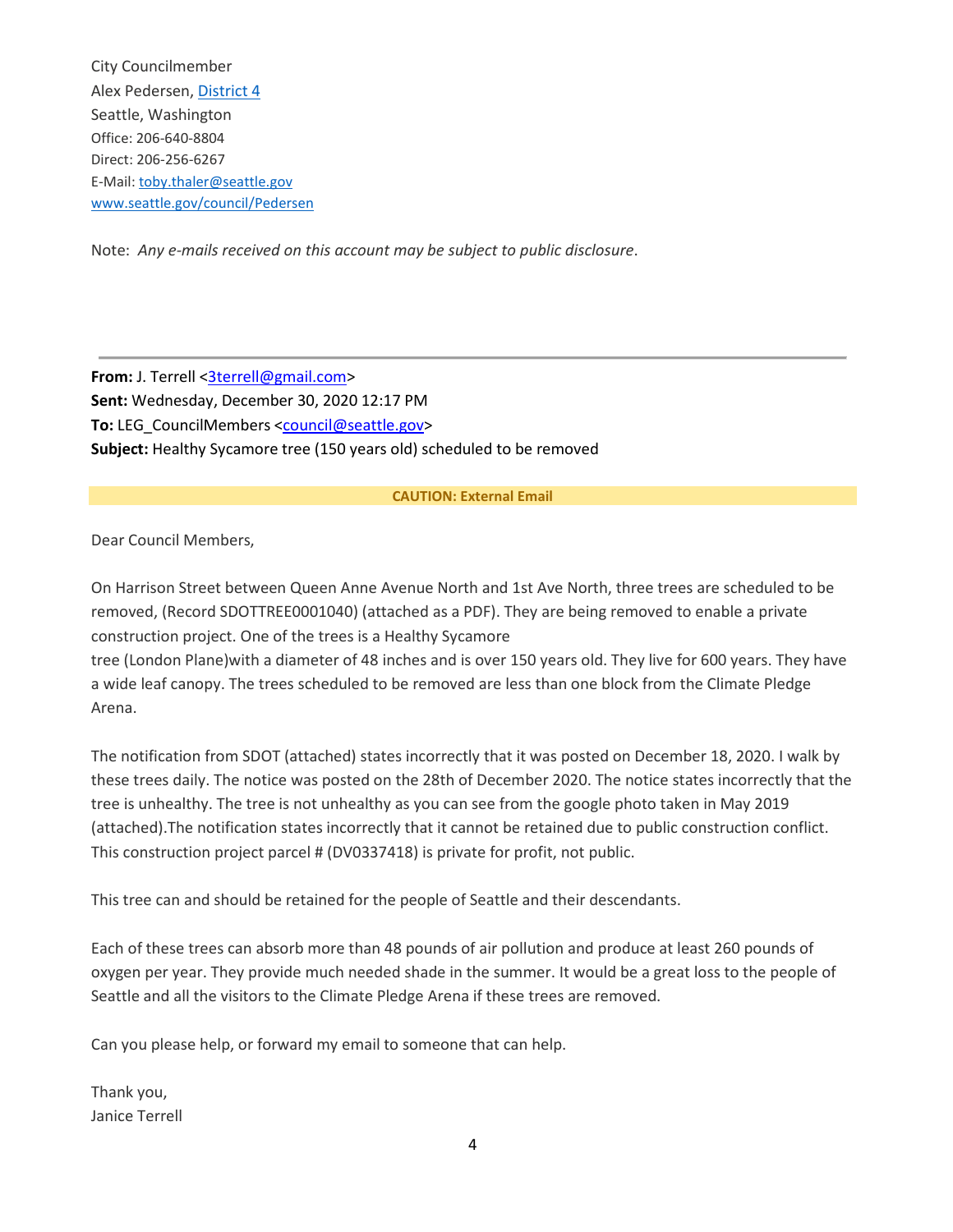For further information, please see project (3033479-LU) and (3033395-EG)



From: Janelle K Jacobs [<janellej2727@comcast.net>](mailto:janellej2727@comcast.net) **Sent:** Monday, January 4, 2021 5:20 PM To: PRC <**PRC@seattle.gov>** Cc: TreesforSeattle [<TreesforSeattle@seattle.gov>](mailto:TreesforSeattle@seattle.gov); Pedersen, Alex [<Alex.Pedersen@seattle.gov>](mailto:Alex.Pedersen@seattle.gov) **Subject:** 2720 Eastlake - Project Number: 3036447-LU

CAUTION: External Email

Please see attached letter with comments on this project.

Thank you.

Janelle Jacobs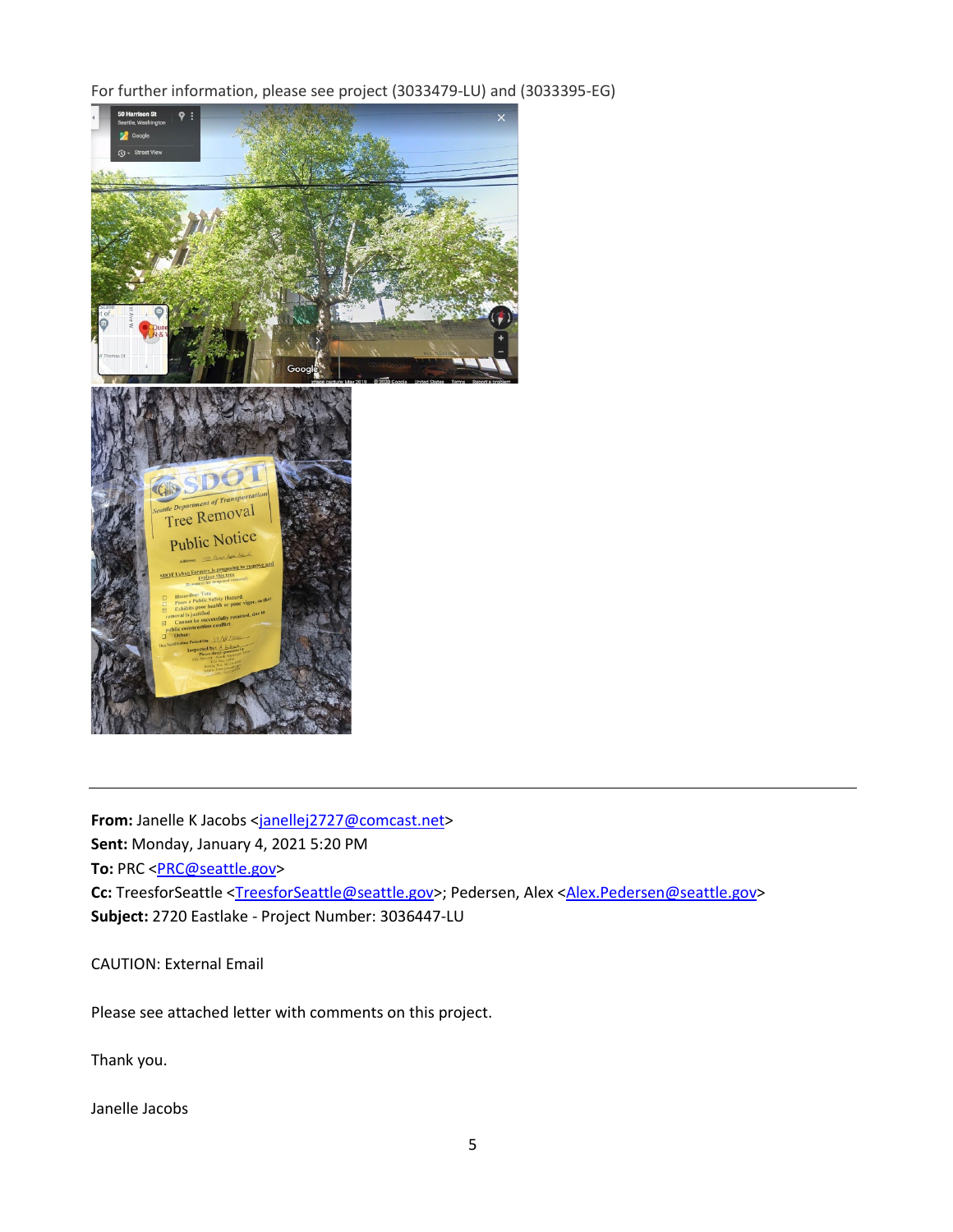Janelle Jacobs Cell 206-660-7931

Attachments: Comment letter on 2720 Eastlake project

Photo of the alley



# **Janelle K. Jacobs**

**2727 Franklin Avenue East, #101 Seattle, WA 98102 H - (206) 323-0893 Cell - (206) 660-7931 janellej2727@comcast.net** 

January 4, 2021

PRC@seattle.gov Department of Construction & Inspections ATTN: Public Resource Center PO Box 34019 Seattle, WA 98124 - 4019

Re: 2720 Eastlake Project Number: 3036447-LU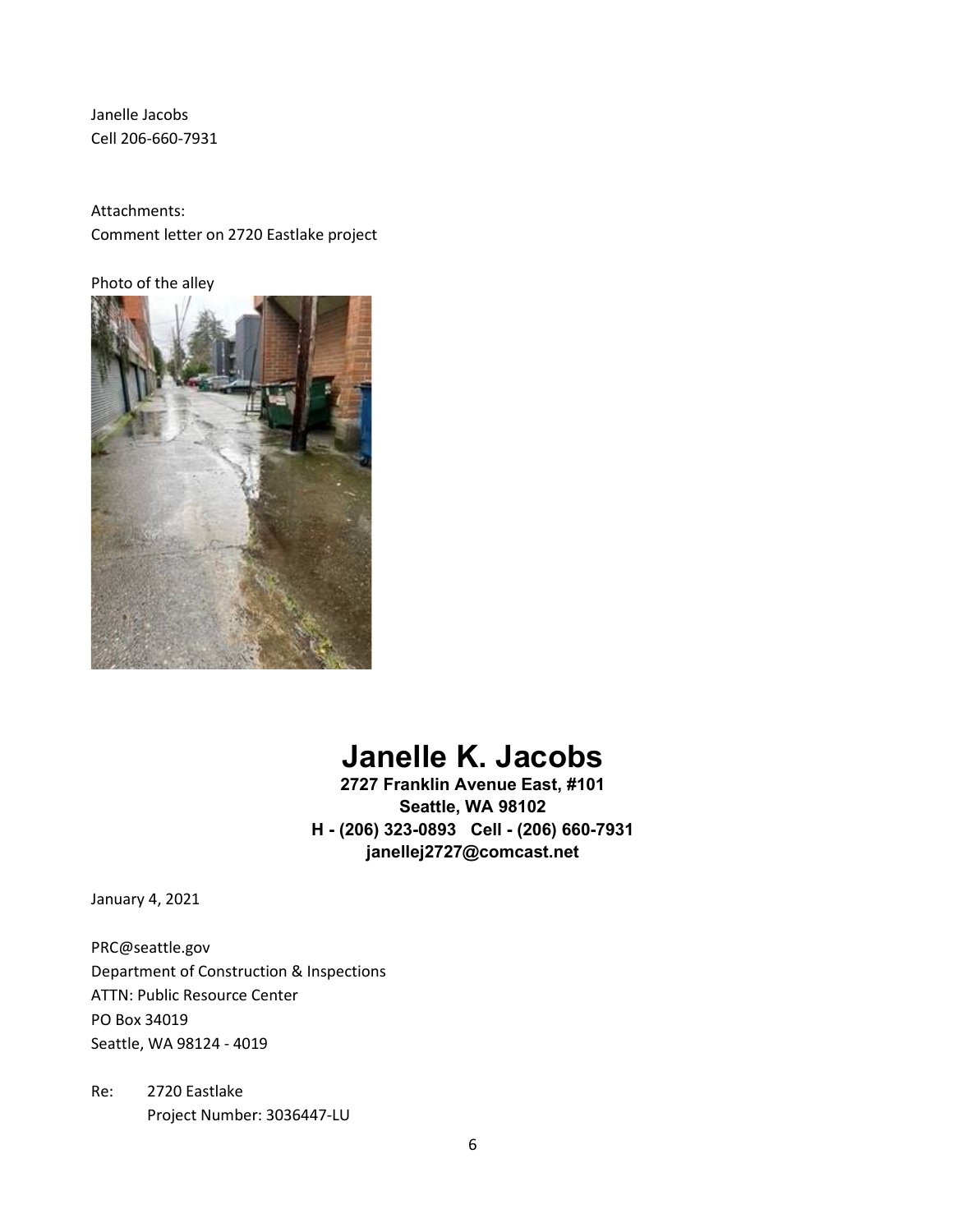Hello,

These are my comments on the 2720 Eastlake project. I have submitted comments previously. I am opposed to the project as described for the following reasons:

# • Out of scale with the neighborhood

The building as proposed will be 7 stories, much higher than the surrounding area, which contains buildings 2-4 stories high. I live directly across the alley from this site. The proposed building will tower over my condominium, taking all light and sun from the current residents. I have lived here for more than 30 years. The building was not allowed under previous zoning, but is a result of the Seattle City Council's rezone in 2019. My neighbors and I had no way to know that a building of this size and footprint would be built on this site when we purchased our homes.

I am aware that other projects already in the pipeline for Eastlake Avenue East may be of similar height. However, the project on the 2500 block is across from a playground and will not affect any residents' views or light. The project pending on the 3100 block of Eastlake Avenue East is across from the I-5 freeway and will not block any residents' views or light.

• Destruction of vegetation and habitat for urban wildlife

As I read the documents, it appears that every stitch of vegetation on the site will be destroyed and mature street trees will be replaced by saplings at the end of the project. This will not support the numerous birds and animals that now frequent the site. (See Addendum for list.) Previously the city allowed the 2701 Eastlake project to destroy and not replace a stand of mature evergreen trees on the north boundary of that property, directly across Eastlake Avenue East from this proposed building. Seattle's tree canopy is disappearing, and projects such as 2720 Eastlake and 2701 Eastlake are exacerbating the problem.

• Commercial space is not needed in the neighborhood

There is no need for additional commercial and retail space at this time. All one has to do is walk on Eastlake Avenue East to see commercial space that has been vacant for years. (2300 block, 2701 Eastlake, 2849-2851 Eastlake)

• Alley is in deplorable condition

The alley to the east of this site is already narrow. The proposal would place a brick wall mere feet from my deck. The alley is used as a thoroughfare by garbage trucks (multiple times per day), construction vehicles, and delivery vehicles because Franklin Avenue East and Edgar Street are too narrow to provide easy access for these vehicles.

The alley is prone to flooding. There is inadequate drainage. Water pools in the alley every time it rains, and seeps through cracks into the present parking lot on this site, making the land unstable.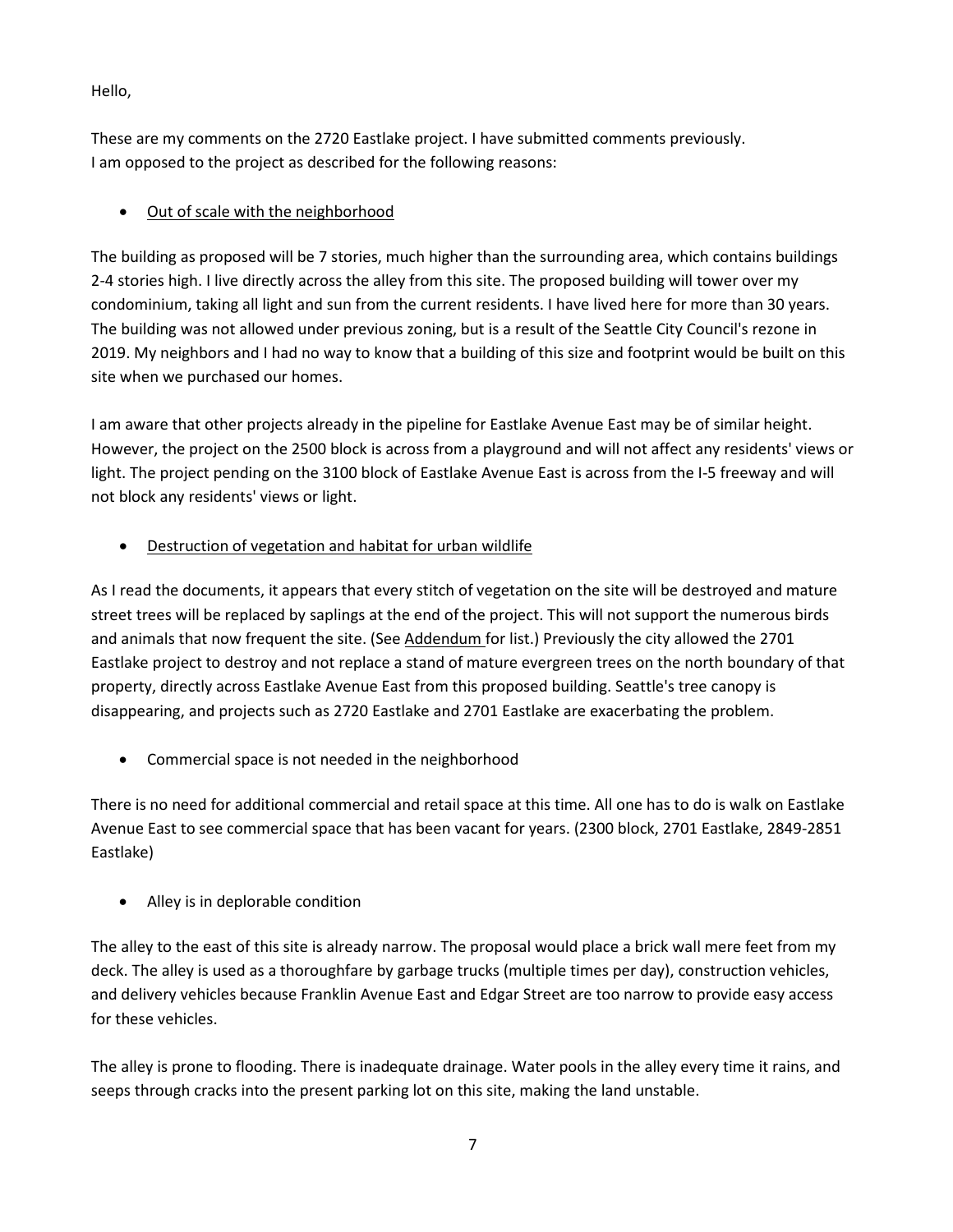Parking garage access as proposed on the southern border of the property will increase the already heavy traffic in this narrow alley.

Sincerely,

Janelle K. Jacobs Addendum: I observed the following wildlife on this site during 2020:

Hummingbirds Crows Robins Flicker Seagulls Swallows Black-capped chickadees White-crowned sparrow Rabbits **Squirrels** Butterflies Dragonflies

-----------

**From:** R Kelley <rkelley@halcyon.com> **Sent:** Friday, January 15, 2021 5:48 PM **To:** 'David Moehring' <dmoehring@consultant.com>; Carlson, Jamie <Jamie.Carlson@seattle.gov>; PRC <PRC@seattle.gov>; DOT\_LA <DOT\_LA@seattle.gov>; Huey, Betty <Betty.Huey@seattle.gov> **Cc:** Pinto Urrutia, Sandra <Sandra.PintoUrrutia@seattle.gov>; McGarry, Deborah <Deborah.McGarry@seattle.gov>; Thaler, Toby <Toby.Thaler@seattle.gov>; alex.petersen@seattle.gov; zs.pasztor2011@gmail.com; Juarez, Debora <Debora.Juarez@seattle.gov> **Subject:** RE: Public meeting needed for 49 trees 11350, 11344 and 11342 23rd Ave NE (3036857 et. Al)

#### **CAUTION: External Email**

I live next door to this proposed development. The property owner: 1) Cleared out all 10" or smaller trees, hedges and 2) Left the detritus on the property. It's been there through several fire seasons. Waiting to burn down the single-family homes the Dev needs "removed." ????

**From:** David Moehring [<mailto:dmoehring@consultant.com>] **Sent:** Sunday, January 10, 2021 1:35 PM **To:** [Jamie.Carlson@seattle.gov](mailto:Jamie.Carlson@seattle.gov); PRC; DOT\_LA; [Betty.Huey@seattle.gov](mailto:Betty.Huey@seattle.gov) **Cc:** Pinto Urrutia, Sandra; McGarry, Deborah; Toby Thaler; [alex.petersen@seattle.gov](mailto:alex.petersen@seattle.gov); [zs.pasztor2011@gmail.com](mailto:zs.pasztor2011@gmail.com); [Debora.Juarez@seattle.gov](mailto:Debora.Juarez@seattle.gov) **Subject:** Public meeting needed for 49 trees 11350, 11344 and 11342 23rd Ave NE (3036857 et. Al)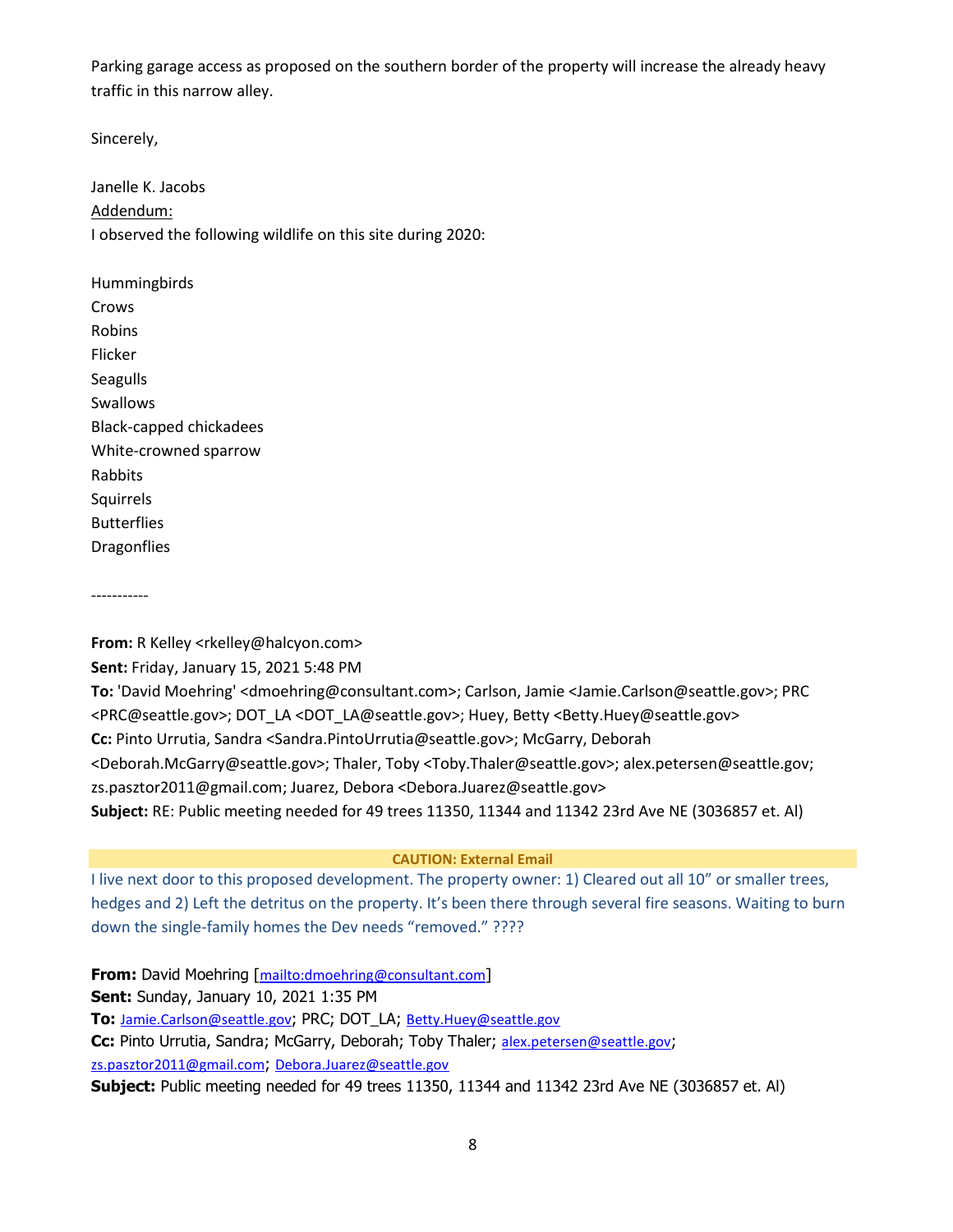Dear Seattle authorities having jurisdiction to clear-cutting trees from properties,

Please address with a public meeting 49 trees at risk for new houses at 11340, 11342, 11344 and 11350+ 23rd Ave NE. Included to be removed is an Exceptional **71-inch diameter (DBH) Western Red Cedar** because the arborist stated the tree was in the way of a new access road and the arborist could not find any other way to keep the tree. In a large area of land of nearly 45,000 sq feet, is the City is accepting there is no other way to provide access or to configure the boundaries within?

The Department, the city's arborist, the owner, the owner's architect, and the owner's arborist has not demonstrated what lot boundary configurations along with proposed access would meet the criteria to maximize the retention of existing trees. A public meeting is therefore necessary... some three years after the initial request has been made.

With prior requests from 2017 and 2018, please do not delay any further and provide a virtual public meeting regarding the use of a Lot Boundary Adjustment converting 5 lots created by short plot #8806691 (March 1990) into 6 lots... and totally ignoring the criteria per SMC 23.24.

At a very minimum, in addition to the public meeting, tree protection and signage including penalties should be set in place around all trees (if any) that are currently assumed to remain through demolition and forthcoming construction permits. An assessment of natural habitats has been offered in public comments. Wildlife habitats are at risk.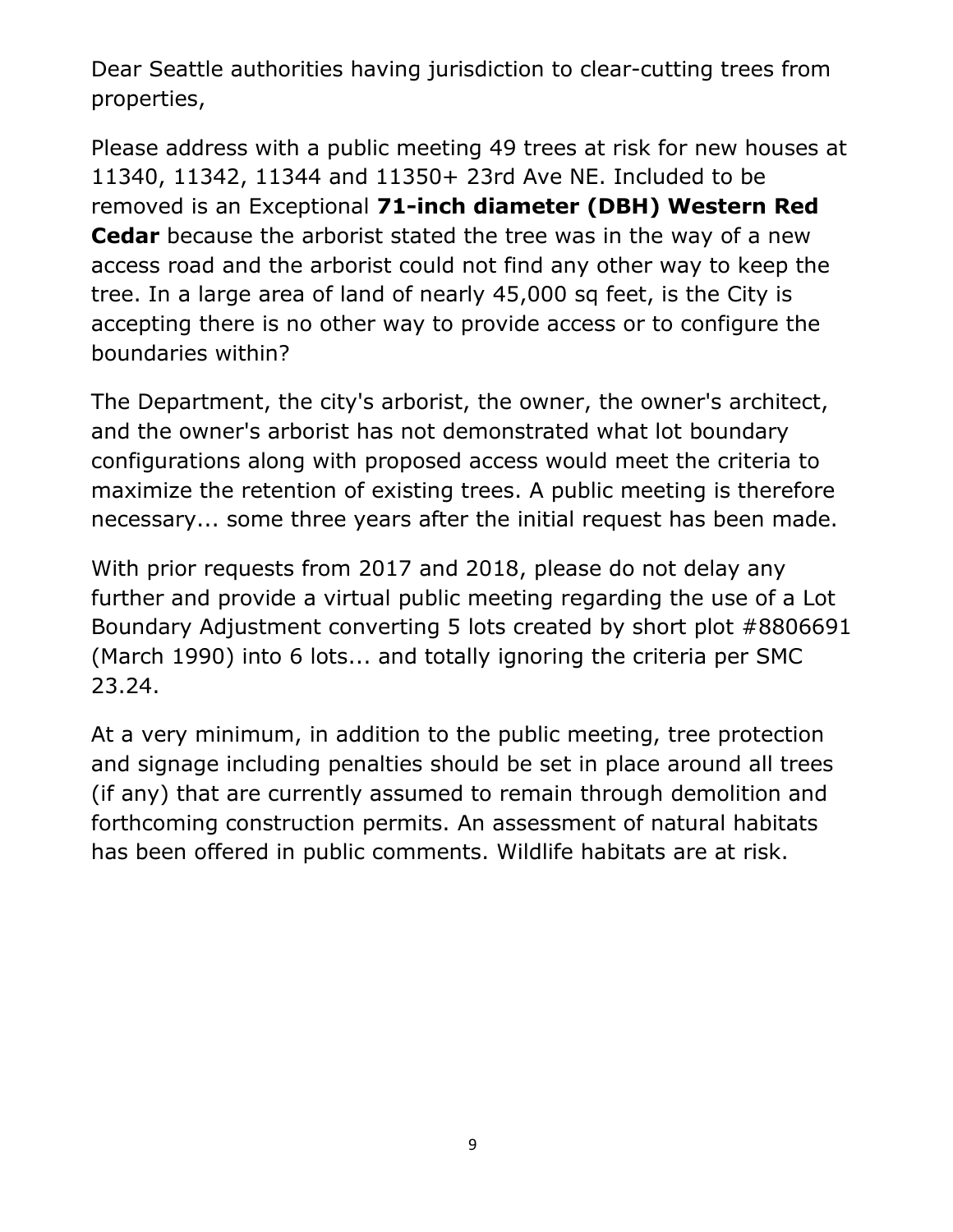

Lot Boundary Adjustment risks 49 trees 11350, 11344, 11342, and 11340 23rd Ave NE

| 6808941-<br><u> DM</u>     | Demolish rear existing single family residence, subject to field<br>inspection, STFI.,                | $\ $ Demolition $\ 11/4/2020\ \text{SO}\ $ SEATTLE $\ $ |  |  |
|----------------------------|-------------------------------------------------------------------------------------------------------|---------------------------------------------------------|--|--|
| $ 6777162 -$<br><u> DM</u> | Demolish existing structures, subject to field inspection (STFI)., Demolition $11/2/2020$ \$0 SEATTLE |                                                         |  |  |

# David Moehring TreePAC Board Member

[dmoehring@consultant.com](mailto:dmoehring@consultant.com)

312-965-0634

=========================================== December 28, 2020

JULIE LEDOUX SEATTLE PERMITS & PLANNING LLC 21004 44TH DR NE ARLINGTON, WA 98223

Re: SDCI #3036857-LU – 11350 23RD AVE NE

Dear JULIE LEDOUX,

Your Lot Boundary Adjustment (LBA) has been examined for consistency with all applicable criteria and is approved. This approval is a final land use decision under the Land Use Petition Act and expires 3 years from the date of this letter. Final LBA recording documents must reflect any issues the Department identified during its review of the application. After submitting the final recording documents to the Department for its review, you will be notified by a Routing Coordinator of any project fees that remain owing and must be paid before the LBA is recorded with King County Recorder.

Instructions are attached for preparing and submitting final recording documents, paying any outstanding project fees, recording the final documents, and securing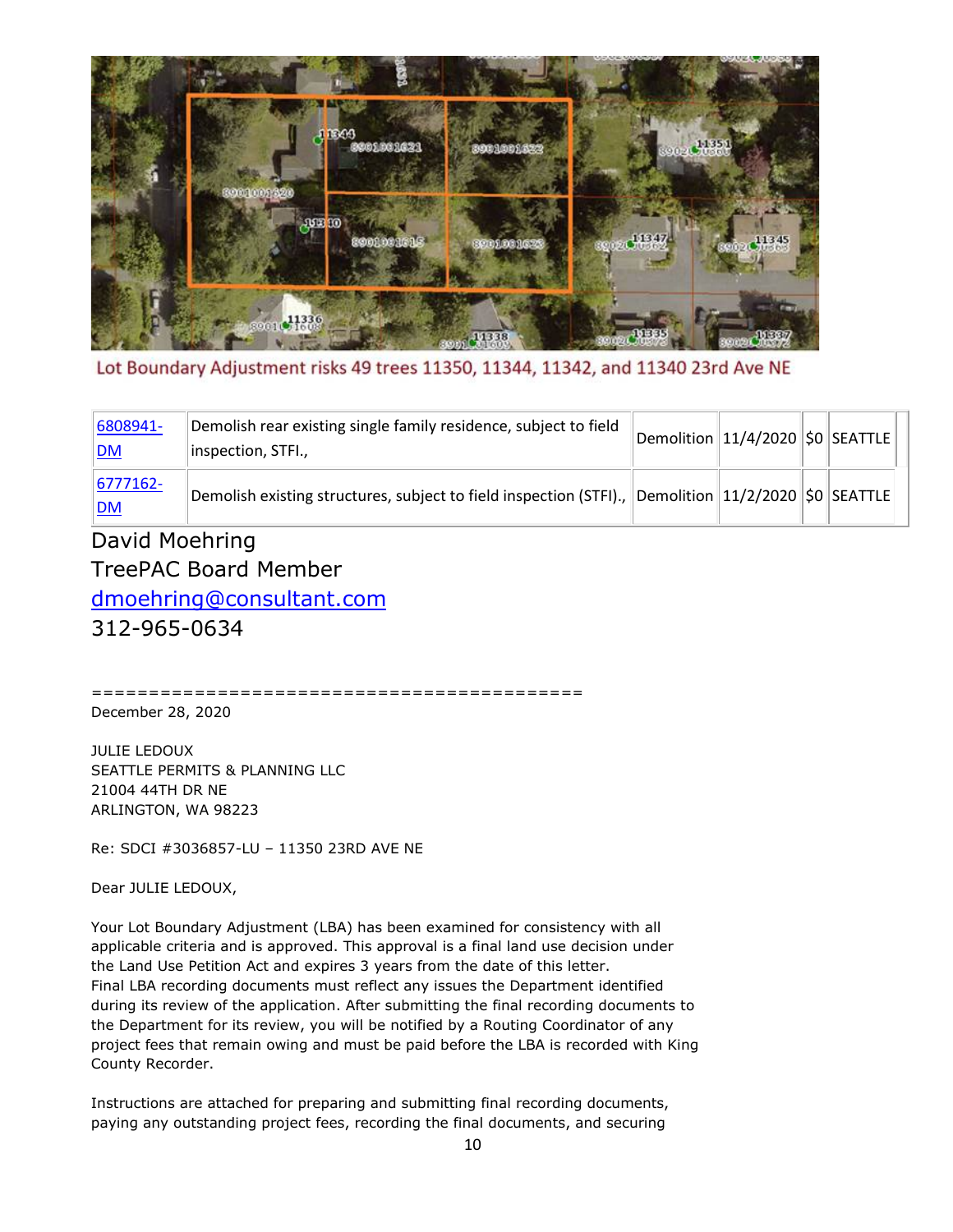issuance of your LBA permit. The LBA permit will be issued after the final recording documents have been submitted for Department review, any outstanding project fees have been paid, and the final documents have been recorded.

Thank you, Jamie Carlson Email: [Jamie.Carlson@seattle.gov](mailto:Jamie.Carlson@seattle.gov) Phone: 206-684-8850 Land Use Planner

| <b>Document</b>                            | <b>Size</b> | Date | Record #            | <b>Record Type</b>                               |
|--------------------------------------------|-------------|------|---------------------|--------------------------------------------------|
| <b>Plan Set - Land Use</b>                 | 956 KB      |      | 12/30/20 3036857-LU | <b>Master Use Permit</b>                         |
| <b>LBA Determination Letter</b>            | 139 KB      |      | 12/28/20 3036857-LU | Master Use Permit                                |
| <b>Correction Response Cycle3</b>          | 396 KB      |      |                     | 12/21/20 3036857-LU-003 Upload Documents         |
| <b>Correction Response Cycle3</b>          | 404 KB      |      |                     | 12/21/20 3036857-LU-003 Upload Documents         |
| Plan Set - Land Use Cycle3                 |             |      |                     | 1338 KB 12/21/20 3036857-LU-003 Upload Documents |
| <b>Correction Letter-Land Use-Cycle2</b>   | 360 KB      |      | 11/25/20 3036857-LU | Master Use Permit                                |
| <b>Correction Response Cycle2</b>          | 367 KB      |      |                     | 11/03/20 3036857-LU-002 Upload Documents         |
| <b>Correction Response Cycle2</b>          | 176 KB      |      |                     | 11/03/20 3036857-LU-002 Upload Documents         |
| <b>Correction Response Cycle2</b>          | 196 KB      |      |                     | 11/03/20 3036857-LU-002 Upload Documents         |
| Plan Set - Land Use Cycle2                 |             |      |                     | 1338 KB 11/03/20 3036857-LU-002 Upload Documents |
| Correction Letter-Addressing-Cycle1 180 KB |             |      | 09/30/20 3036857-LU | Master Use Permit                                |
| <b>Correction Letter-Land Use-Cycle1</b>   | 360 KB      |      | 08/20/20 3036857-LU | Master Use Permit                                |
| <b>Correction Letter-Zoning-Cycle1</b>     | 168 KB      |      | 08/20/20 3036857-LU | Master Use Permit                                |
| <b>Record Snapshot</b>                     | 213 KB      |      | 07/31/20 3036857-LU | Master Use Permit                                |
| <b>Arborist Report</b>                     | 3 MB        |      |                     | 07/29/20 3036857-LU-001 Application Intake       |

# **50+ Public meeting requests from 2017 and 2018:**

| Public Comment: Songer 09/06/2018 47 KB |              | 09/07/18 3028516-LU Master Use Permit |
|-----------------------------------------|--------------|---------------------------------------|
| <b>Preliminary Assessment Report</b>    | 70 KB        | 04/28/18 3026308-LU Master Use Permit |
| <b>Public Comment</b>                   | 53 KB        | 09/26/17 3028516-LU Master Use Permit |
| <b>Public Comment</b>                   | <b>12 KB</b> | 09/20/17 3028516-LU Master Use Permit |
| <b>Public Comment</b>                   | 35 KB        | 09/20/17 3028516-LU Master Use Permit |
| <b>Public Comment</b>                   | 36 KB        | 09/20/17 3028516-LU Master Use Permit |
| <b>Public Comment</b>                   | 56 KB        | 09/20/17 3028516-LU Master Use Permit |
| <b>Public Comment</b>                   | 55 KB        | 09/20/17 3028516-LU Master Use Permit |
| <b>Public Comment</b>                   | <b>12 KB</b> | 09/20/17 3028516-LU Master Use Permit |
| <b>Public Comment</b>                   | <b>12 KB</b> | 09/20/17 3028516-LU Master Use Permit |
| <b>Public Comment</b>                   | <b>12 KB</b> | 09/20/17 3028516-LU Master Use Permit |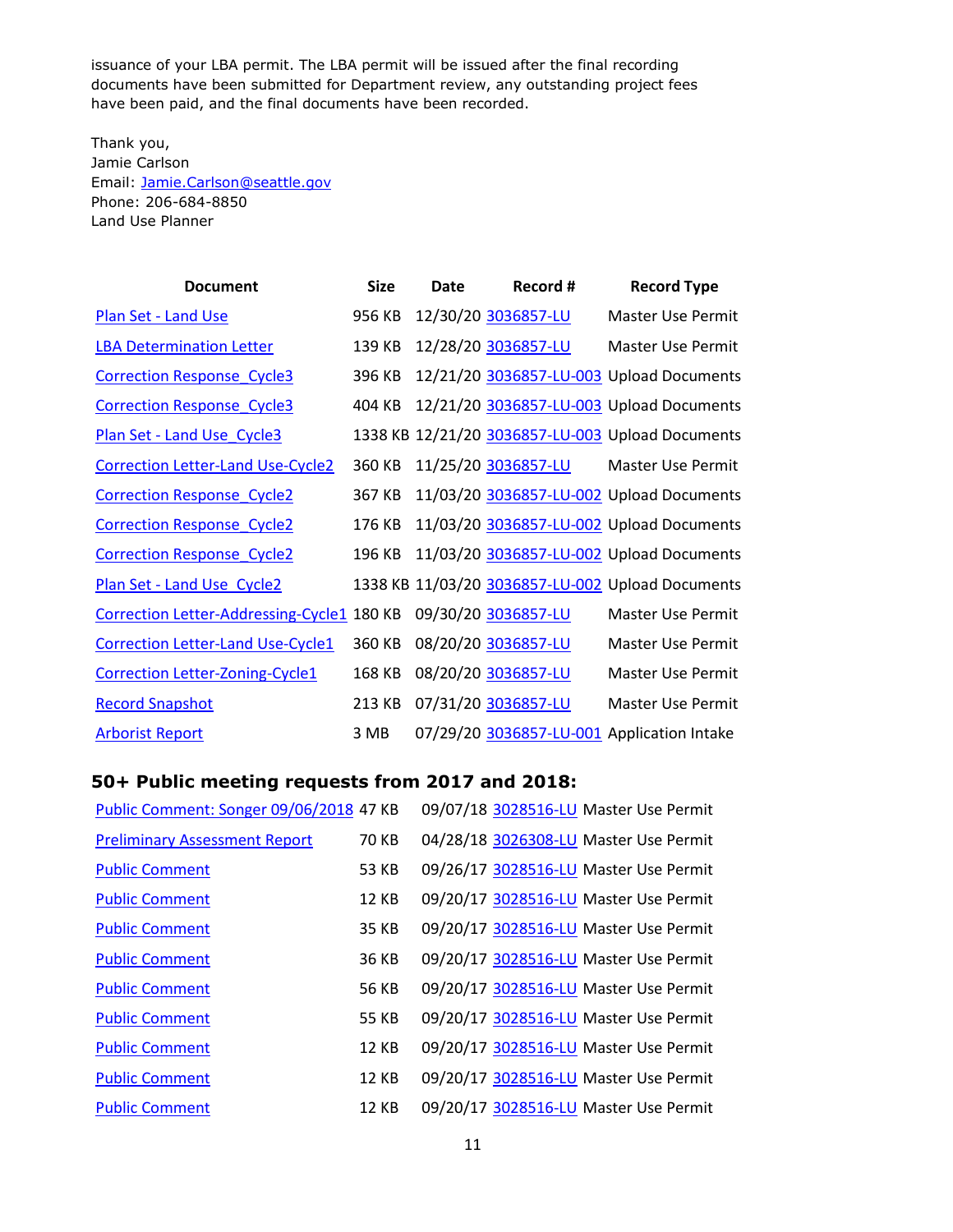| <b>Public Comment</b> | 34 KB        | 09/20/17 3028516-LU Master Use Permit         |
|-----------------------|--------------|-----------------------------------------------|
| <b>Public Comment</b> | <b>13 KB</b> | 09/20/17 3028516-LU Master Use Permit         |
| <b>Public Comment</b> | 13 KB        | 09/20/17 3028516-LU Master Use Permit         |
| <b>Public Comment</b> | <b>12 KB</b> | 09/20/17 3028516-LU Master Use Permit         |
| <b>Public Comment</b> | <b>12 KB</b> | 09/20/17 3028516-LU Master Use Permit         |
| <b>Public Comment</b> | <b>12 KB</b> | 09/20/17 3028516-LU Master Use Permit         |
| <b>Public Comment</b> | <b>12 KB</b> | 09/20/17 3028516-LU Master Use Permit         |
| <b>Public Comment</b> | <b>12 KB</b> | 09/20/17 3028516-LU Master Use Permit         |
| <b>Public Comment</b> | 36 KB        | 09/20/17 3028516-LU Master Use Permit         |
| <b>Public Comment</b> | 13 KB        | 09/20/17 3028516-LU Master Use Permit         |
| <b>Public Comment</b> | <b>12 KB</b> | 09/20/17 3028516-LU Master Use Permit         |
| <b>Public Comment</b> | 35 KB        | 09/20/17 3028516-LU Master Use Permit         |
| <b>Public Comment</b> | <b>12 KB</b> | 09/20/17 3028516-LU Master Use Permit         |
| <b>Public Comment</b> | <b>12 KB</b> | 09/20/17 3028516-LU Master Use Permit         |
| <b>Public Comment</b> | <b>12 KB</b> | 09/20/17 3028516-LU Master Use Permit         |
| <b>Public Comment</b> | 36 KB        | 09/20/17 3028516-LU Master Use Permit         |
| <b>Public Comment</b> | 57 KB        | 09/19/17 3028516-LU Master Use Permit         |
| <b>Public Comment</b> | 13 KB        | 09/19/17 3028516-LU Master Use Permit         |
| <b>Public Comment</b> | 19 MB        | 09/19/17 3028516-LU Master Use Permit         |
| <b>Public Comment</b> | 14 KB        | 09/19/17 3028516-LU Master Use Permit         |
| <b>Public Comment</b> | 37 KB        | 09/19/17 3028516-LU Master Use Permit         |
| <b>Public Comment</b> | <b>12 KB</b> | 09/19/17 3028516-LU Master Use Permit         |
| <b>Public Comment</b> | 13 KB        | 09/19/17 3028516-LU Master Use Permit         |
| <b>Public Comment</b> | <b>38 KB</b> | 09/19/17 3028516-LU Master Use Permit         |
| <b>Public Comment</b> | 37 KB        | 09/19/17 3028516-LU Master Use Permit         |
| <b>Public Comment</b> | 14 KB        | 09/19/17 3028516-LU Master Use Permit         |
| <b>Public Comment</b> | 13 KB        | 09/19/17 3028516-LU Master Use Permit         |
| <b>Public Comment</b> |              | 1962 KB 09/19/17 3028516-LU Master Use Permit |
| <b>Public Comment</b> | 13 KB        | 09/19/17 3028516-LU Master Use Permit         |
| <b>Public Comment</b> | <b>14 KB</b> | 09/19/17 3028516-LU Master Use Permit         |
| <b>Public Comment</b> | 89 KB        | 09/18/17 3028516-LU Master Use Permit         |
| <b>Public Comment</b> | 35 KB        | 09/18/17 3028516-LU Master Use Permit         |
| <b>Public Comment</b> | 13 KB        | 09/18/17 3028516-LU Master Use Permit         |
| <b>Public Comment</b> | <b>12 KB</b> | 09/18/17 3028516-LU Master Use Permit         |
| <b>Public Comment</b> | <b>15 KB</b> | 09/18/17 3028516-LU Master Use Permit         |
| <b>Public Comment</b> | <b>13 KB</b> | 09/18/17 3028516-LU Master Use Permit         |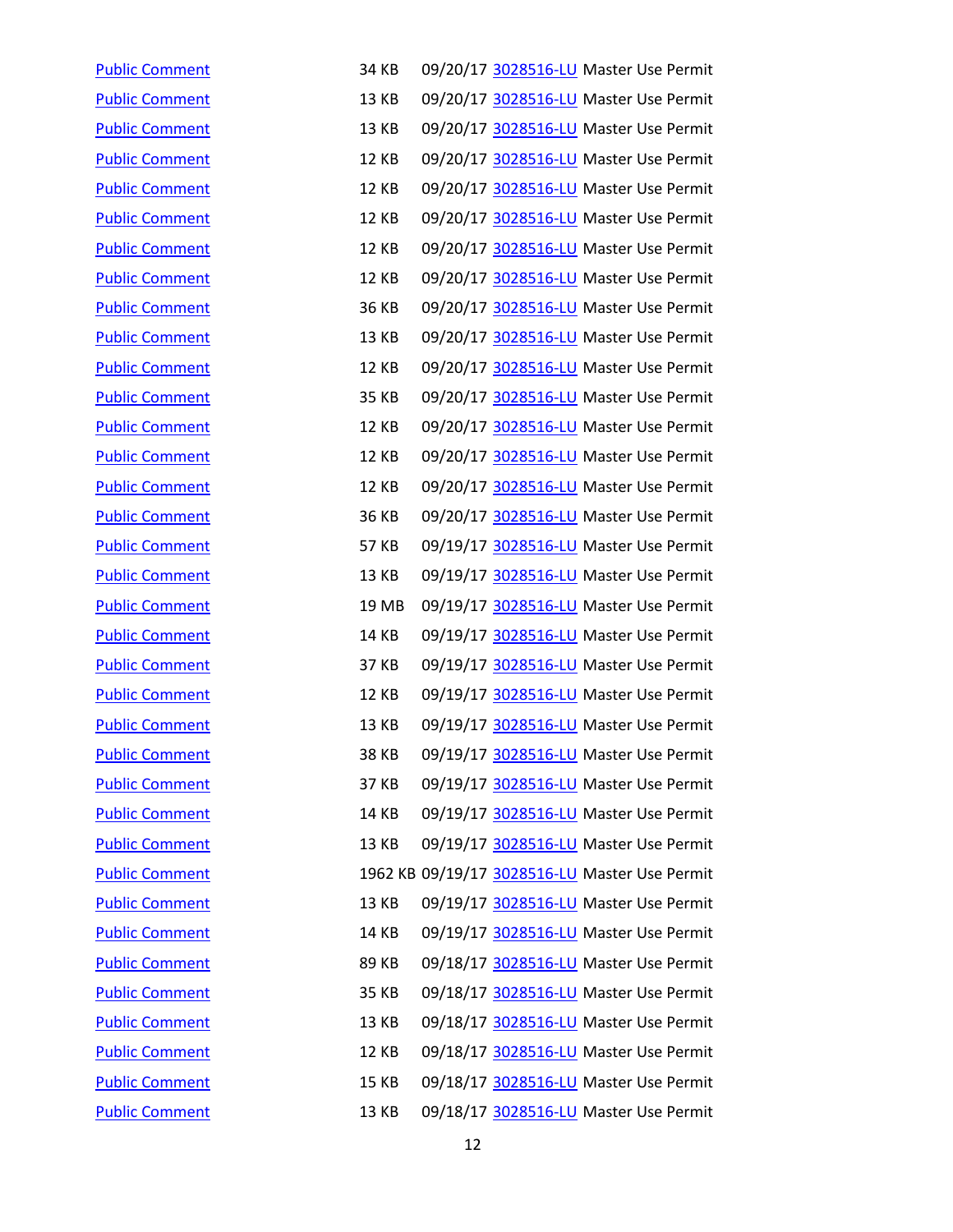| <b>Public Comment</b> | 4 MB   | 09/14/17 3028516-LU Master Use Permit |
|-----------------------|--------|---------------------------------------|
| <b>Public Comment</b> | 117 KB | 09/14/17 3028516-LU Master Use Permit |
| <b>Public Comment</b> | 43 KB  | 09/14/17 3028516-LU Master Use Permit |
| <b>Public Comment</b> | 159 KB | 09/12/17 3028516-LU Master Use Permit |
| <b>Public Comment</b> | 40 KB  | 09/11/17 3028516-LU Master Use Permit |
| <b>Public Comment</b> | 38 KB  | 09/06/17 3028516-LU Master Use Permit |
| <b>Public Comment</b> | 36 KB  | 09/05/17 3028516-LU Master Use Permit |
| <b>Public Comment</b> | 33 KB  | 09/05/17 3028516-LU Master Use Permit |
| <b>Public Comment</b> | 117 KB | 09/05/17 3028516-LU Master Use Permit |
| <b>Public Comment</b> | 2 MB   | 09/05/17 3028516-LU Master Use Permit |
| <b>Public Comment</b> | 19 KB  | 09/05/17 3028516-LU Master Use Permit |
| <b>Public Comment</b> | 333 KB | 09/01/17 3028516-LU Master Use Permit |
| <b>Public Comment</b> | 51 KB  | 09/01/17 3028516-LU Master Use Permit |
| <b>Public Comment</b> | 51 KB  | 09/01/17 3028516-LU Master Use Permit |
| <b>Public Comment</b> | 47 KB  | 08/30/17 3028516-LU Master Use Permit |
| <b>Public Comment</b> | 28 KB  | 08/28/17 3028516-LU Master Use Permit |
| <b>Public Comment</b> | 45 KB  | 08/28/17 3028516-LU Master Use Permit |

----

**From:** Stuart Niven <panorarbor@gmail.com>

**Sent:** Saturday, January 16, 2021 10:02 AM

**To:** David Moehring <dmoehring@consultant.com>

**Cc:** Carlson, Jamie <Jamie.Carlson@seattle.gov>; PRC <PRC@seattle.gov>; DOT\_LA <DOT\_LA@seattle.gov>; Huey, Betty <Betty.Huey@seattle.gov>; Pinto Urrutia, Sandra <Sandra.PintoUrrutia@seattle.gov>; McGarry, Deborah <Deborah.McGarry@seattle.gov>; Thaler, Toby <Toby.Thaler@seattle.gov>; alex.petersen@seattle.gov; Zsofia Pasztor <zs.pasztor2011@gmail.com>; Juarez, Debora <Debora.Juarez@seattle.gov>; Humphries, Paul <Paul.Humphries@seattle.gov>; Torgelson, Nathan <Nathan.Torgelson@seattle.gov>; Emery, Chanda <Chanda.Emery@Seattle.gov> **Subject:** Re: Public meeting needed for 49 trees 11350, 11344 and 11342 23rd Ave NE (3036857 et. Al)

# **CAUTION: External Email**

Thank you David, I second your comments and request for a public meeting for this project.

The proposed destruction of up to 49 trees including many healthy, native conifers that are well above the 'exceptional' threshold is in direct conflict with the City of Seattle's own claim of wanting to increase the urban tree canopy to 30% and SDCI's own claim of "Helping people build a safe, **livable**, and inclusive Seattle."

Furthermore, this destruction of natural resources is in direct conflict with SMC 25.11 on many levels: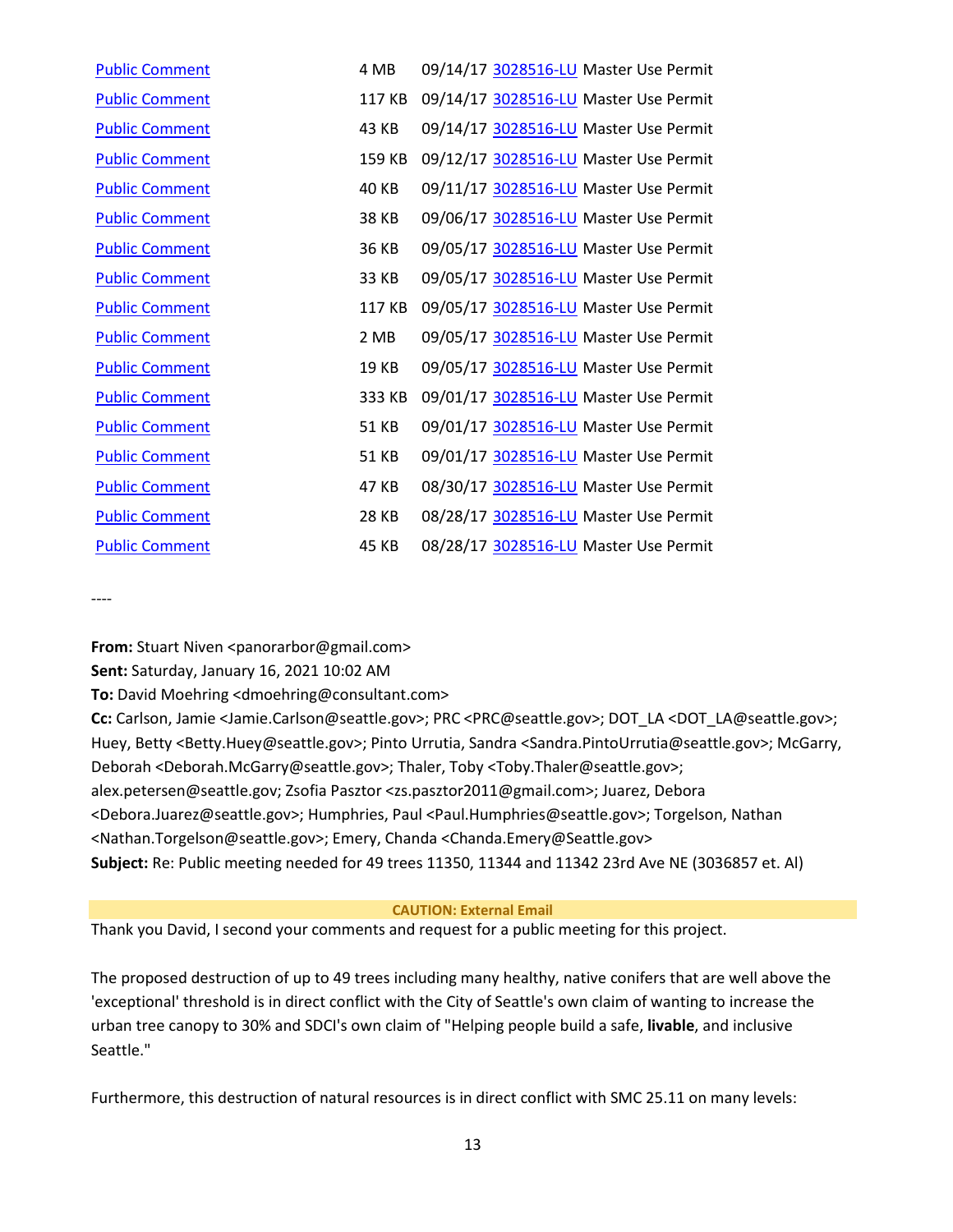25.11.010 - Purpose and intent. It is the purpose and intent of this chapter to:

A.Implement the goals and policies of Seattle's Comprehensive Plan especially those in the Environment Element dealing with protection of the urban forest;

B.To preserve and enhance the City's physical and aesthetic character by preventing untimely and indiscriminate removal or destruction of trees;

E.To especially protect exceptional trees that because of their unique historical, ecological, or aesthetic value constitute an important community resource; to require flexibility in design to protect exceptional trees;

F.To provide the option of modifying development standards to protect trees over two (2) feet in diameter in the same manner that modification of development standards is required for exceptional trees;

G.To encourage retention of trees over six (6) inches in diameter through the design review and other processes for larger projects, through education concerning the value of retaining trees, and by not permitting their removal on undeveloped land prior to development permit review.

25.11.040 - Restrictions on tree removal:

1.All trees 6 inches or greater in diameter, measured 4.5 feet above the ground, on undeveloped lots;

2.Exceptional trees on undeveloped lots;

25.11.050 - General Provisions for exceptional tree determination and tree protection area delineation in Single-family, Residential Small Lot, Lowrise, Midrise, and Commercial zones.

A.Exceptional trees and potential exceptional trees shall be identified on site plans and exceptional tree status **shall be determined by the Director** according to standards promulgated by the Seattle Department of Construction and Inspections.

B.Tree protection areas for exceptional trees shall be identified on sites plans. Applicants seeking development standard waivers to protect other trees greater than two (2) feet in diameter measured four and one-half (4.5) feet above the ground shall also indicate tree protection areas on site plans. The basic tree protection area shall be the area within the drip line of the tree. The tree protection area may be reduced if approved by the Director according to a plan prepared by a tree care professional. Such reduction shall be limited to one-third of the area within the outer half of the area within the drip line. In no case shall the reduction occur within the inner root zone. **In addition, the Director may establish conditions for protecting the tree during construction within the feeder root zone.**

E.**The Director may condition Master Use Permits or Building Permits to include measures to protect tree(s) during construction, including within the feeder root zone.**

25.11.090 - Tree replacement and site restoration.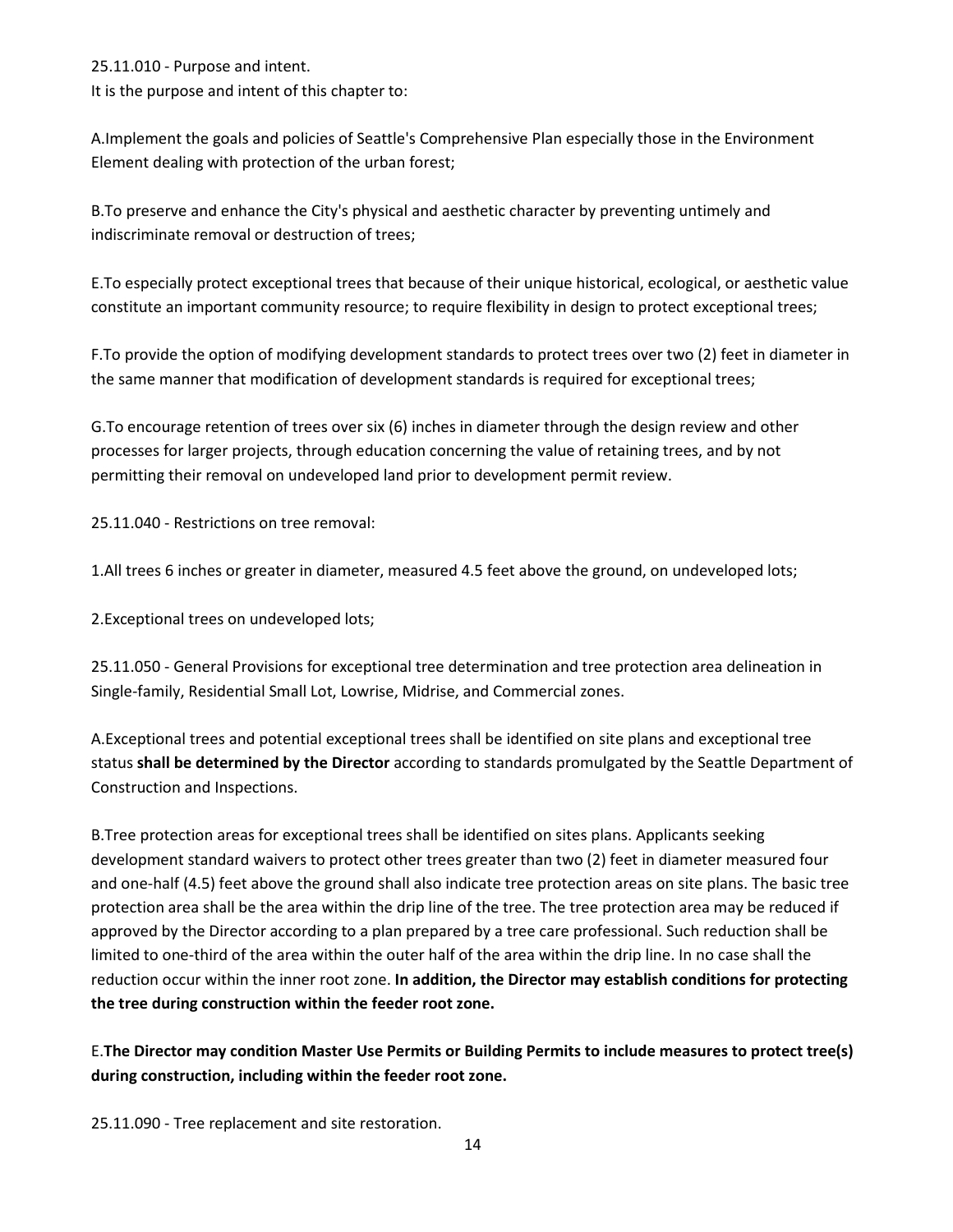A.Each exceptional tree and tree over two (2) feet in diameter that is removed in association with development in all zones shall be replaced by one or more new trees, the size and species of which shall be determined by the Director; the tree replacement required shall be designed to result, upon maturity, in a canopy cover that is at least equal to the canopy cover prior to tree removal. Preference shall be given to onsite replacement. When on-site replacement cannot be achieved, or is not appropriate as determined by the Director, preference for off-site replacement shall be on public property.

Given the clear wording of the City of Seattle's own codes as they relate to tree 'protection' where is the department's evidence of adhering to these claims of protecting trees over 6" and all exceptional trees? Where is the documentation to say that if the trees identified for removal are going to be replaced with sufficient trees of an appropriate species. (Not only are we losing healthy, native and exceptional trees, adequate replacement trees are not being installed.)

The above property is an ecological goldmine and its destruction for the sake of a handful of market rate houses will do nothing but line the pockets of one developer and some contractors, while impacting the future health and 'livability' of not just the residents of this neighbourhood, but the whole of Seattle as the removal of more healthy, large trees increases the 'heat island effect' and further adds strain on the already breaking environmental balance of the City.

Please adhere to the codes in place and prevent this unnecessary destruction. Development of the site can still happen but it should be better planned to retain all existing, healthy trees, especially native conifers.

Thank you and kind regards,

Stuart Niven, BA (Hons) *PanorArborist* [www.panorarbor.com](https://protect2.fireeye.com/v1/url?k=772ef133-28b5c801-772ed983-8697e44c76c2-35555956c27738ba&q=1&e=b1b1e0ea-0351-4c1c-b10b-12de0b8b3fad&u=http%3A%2F%2Fwww.panorarbor.com%2F)

ISA Certified Arborist PN-7245A & [Tree Risk Assessment Qualification \(TRAQ\)](https://protect2.fireeye.com/v1/url?k=cd9a1822-92012110-cd9a3092-8697e44c76c2-e63ff10426406792&q=1&e=b1b1e0ea-0351-4c1c-b10b-12de0b8b3fad&u=https%3A%2F%2Fwww.treesaregood.org%2Ffindanarborist%2Fverify) [Arborist on Seattle Audubon Society Conservation](https://protect2.fireeye.com/v1/url?k=b01bab64-ef809256-b01b83d4-8697e44c76c2-94ab2e3958183339&q=1&e=b1b1e0ea-0351-4c1c-b10b-12de0b8b3fad&u=http%3A%2F%2Fwww.seattleaudubon.org%2Fsas%2FAbout%2FConservation%2FArchive%2FAboutOurProgram%2FConservationCommittee.aspx) [Committee](https://protect2.fireeye.com/v1/url?k=b01bab64-ef809256-b01b83d4-8697e44c76c2-94ab2e3958183339&q=1&e=b1b1e0ea-0351-4c1c-b10b-12de0b8b3fad&u=http%3A%2F%2Fwww.seattleaudubon.org%2Fsas%2FAbout%2FConservation%2FArchive%2FAboutOurProgram%2FConservationCommittee.aspx) [Arborist on Seattle's Urban Forestry](https://protect2.fireeye.com/v1/url?k=9121c4db-cebafde9-9121ec6b-8697e44c76c2-71a080cf2bf58f6f&q=1&e=b1b1e0ea-0351-4c1c-b10b-12de0b8b3fad&u=https%3A%2F%2Fwww.seattle.gov%2Furbanforestrycommission) Commission [Board](https://protect2.fireeye.com/v1/url?k=e33f6683-bca45fb1-e33f4e33-8697e44c76c2-e493affa33adc387&q=1&e=b1b1e0ea-0351-4c1c-b10b-12de0b8b3fad&u=https%3A%2F%2Ftreepac.org%2F) [Member of TreePAC](https://protect2.fireeye.com/v1/url?k=ef460e13-b0dd3721-ef4626a3-8697e44c76c2-9794d200eb0e3919&q=1&e=b1b1e0ea-0351-4c1c-b10b-12de0b8b3fad&u=https%3A%2F%2Ftreepac.org%2F)

[WA Lic# PANORL\\*852P1](https://protect2.fireeye.com/v1/url?k=3d7fed2d-62e4d41f-3d7fc59d-8697e44c76c2-05e20c4c0aa5f0b0&q=1&e=b1b1e0ea-0351-4c1c-b10b-12de0b8b3fad&u=https%3A%2F%2Fsecure.lni.wa.gov%2Fverify%2FResults.aspx%23%257B%2522firstSearch%2522%253A1%252C%2522searchCat%2522%253A%2522Name%2522%252C%2522searchText%2522%253A%2522panorarbor%2522%252C%2522Name%2522%253A%2522panorarbor%2522%252C%2522pageNumber%2522%253A0%252C%2522SearchType%2522%253A2%252C%2522SortColumn%2522%253A%2522Rank%2522%252C%2522SortOrder%2522%253A%2522desc%2522%252C%2522pageSize%2522%253A10%252C%2522ContractorTypeFilter%2522%253A%255B%255D%252C%2522SessionID%2522%253A%252240n4ujjyzdeziggwv4rntrqp%2522%252C%2522SAW%2522%253A%2522%2522%257D) (Click to link to WA L&I's Verify a Contractor Page)

----

**From:** Michael Oxman <michaeloxman@comcast.net> **Sent:** Sunday, January 17, 2021 10:40 AM **To:** Pinto Urrutia, Sandra <Sandra.PintoUrrutia@seattle.gov> **Subject:** Emerald City Task Force Recommendations from 2007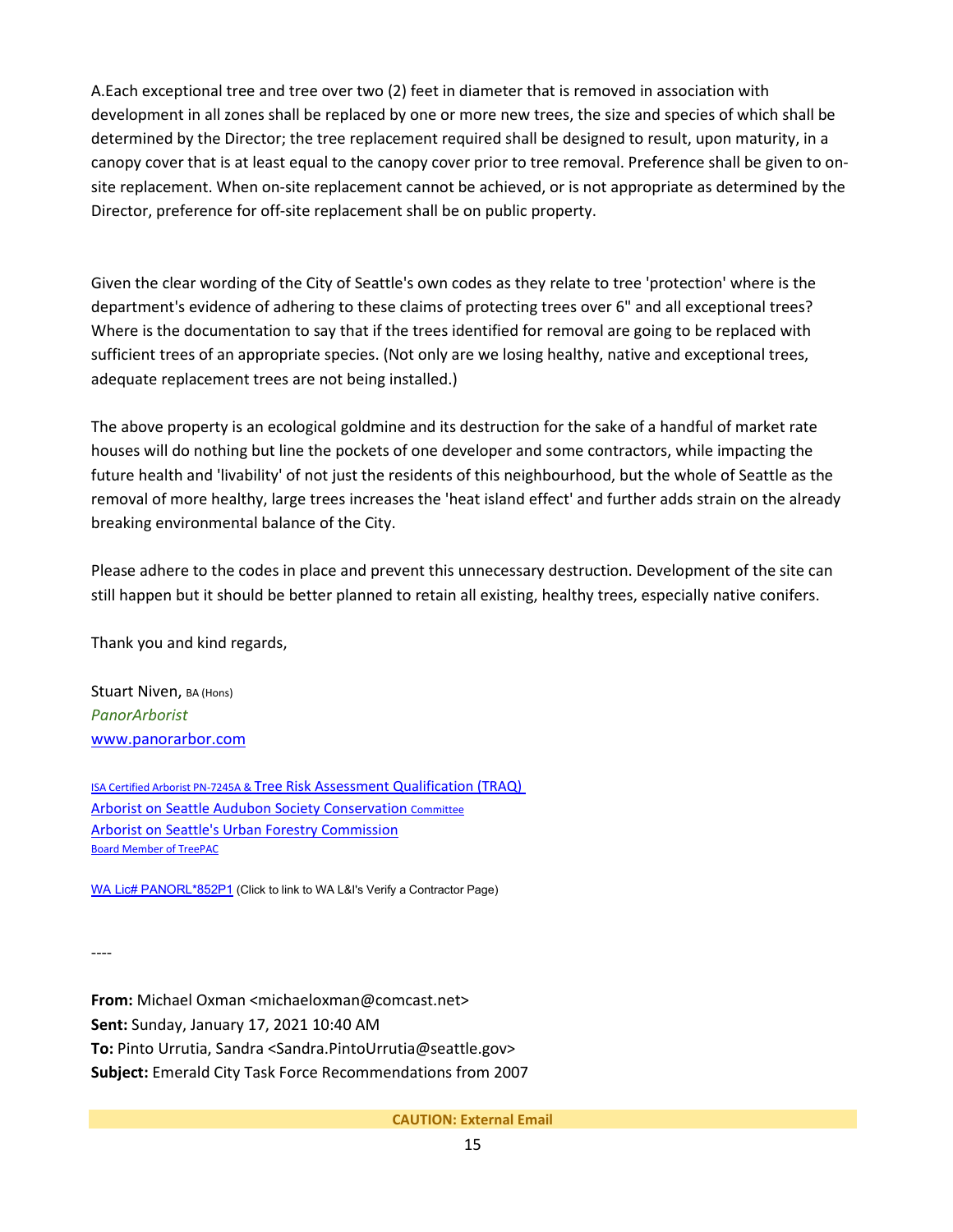Howdy,

Please accept my comments on the update of the Urban Forest Management Plan (UFMP).

This update is mandated every 5 years by the Comp Plan. The last update was 7 years ago, so we are long overdue.

The Emerald City Task Force was a group of 10 stakeholders appointed by Mayor Greg Nickels, who met 5 times in 2007, after the release of the first Urban Forest Management Plan (UFMP).

The ECTF goal was to achieve consensus on how to implement the UFMP, but there was lots of shouting going on. The Office of Sustainability and Environment (OSE) staff explained away how the meeting got out of hand by this paragraph, found on page 1 of the recommendation letter.

*"Please keep in mind, these recommendations are not meant to imply consensus on the task force as to a specific direction or regulatory change. Instead this list represents ideas that that the task force believes have merit to be pursued, researched further, and considered as part of a comprehensive revision to the City's land use code as it addresses trees. "*

The recommendation letter can be found on the Seattle Urban Forestry Commission website here: Microsoft Word - [071217 Final ECTF Recs.doc \(seattle.gov\)](http://www.seattle.gov/Documents/Departments/UrbanForestryCommission/2010/2010docs/Final_ECTFRecom121707.pdf)

The Urban Forestry Commission (UFC) website used to contain the summaries of each of the 5 ECTF meetings, but I can no longer find these documents.

Other relevant UFC meeting documents are available here: **Archived 2010 Meeting Documents** | seattle.gov

Arboreally yours,

Michael Oxman ISA Certified Arborist #PN-0756A [www.treedr.com](https://protect2.fireeye.com/v1/url?k=6f090a7e-3092336c-6f0922ce-86b2e136ff17-2c1ac299a4d4351b&q=1&e=63226968-d4e8-40e1-be9d-9e23591ea458&u=http%3A%2F%2Fwww.treedr.com%2F) (206) 949-8733

RECOMMENDATIONS OF THE EMERALD CITY TASK FORCE

Page 1

LETTER TO THE DIRECTOR OF THE DEPARTMENT OF PLANNING & DEVELOPMENT December 17, 2007 Diane Sugimura, Director Department of Planning and Development City of Seattle P.O. Box 34019 700 Fifth Avenue, Suite 2000 Seattle, Wa 98124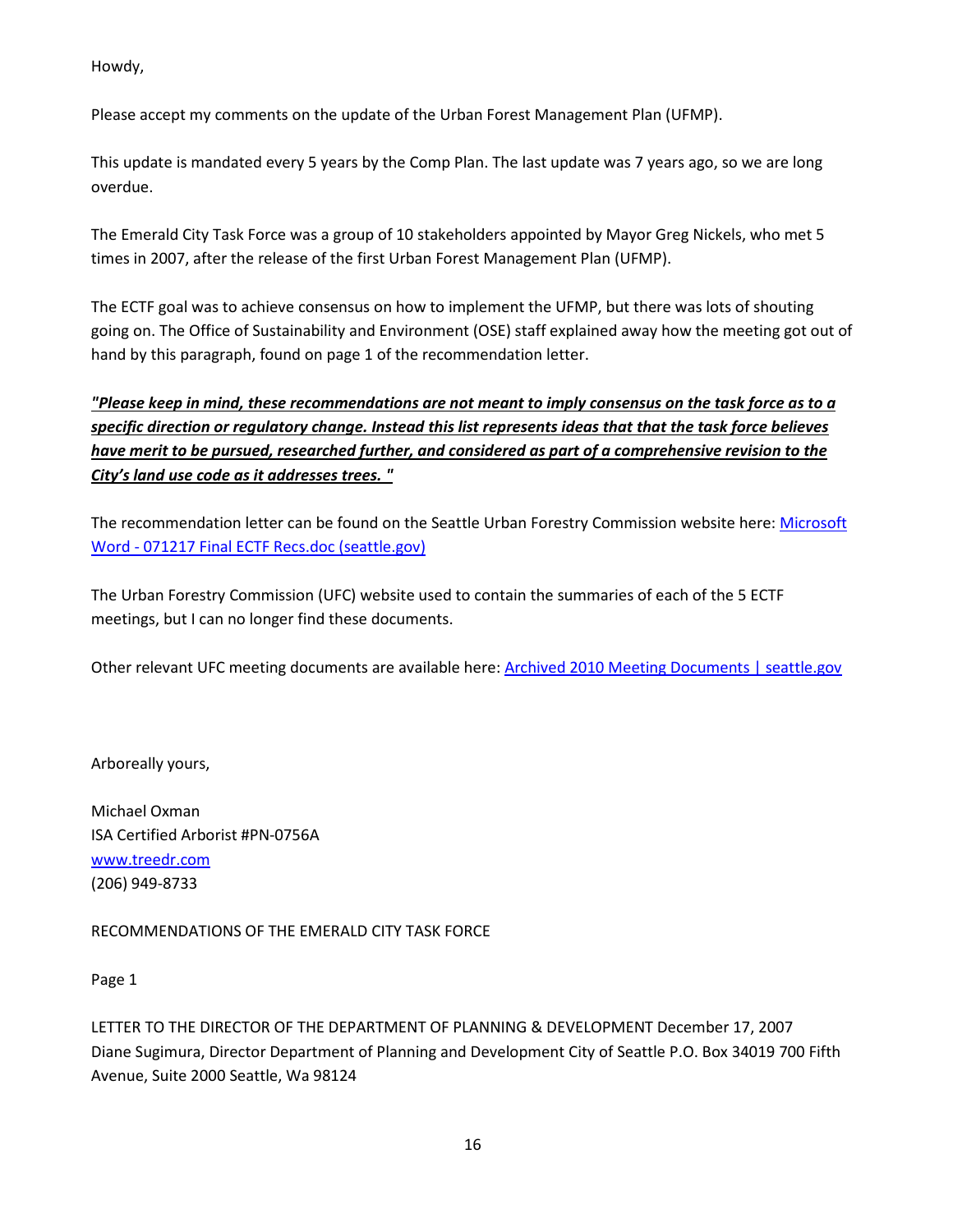Dear Ms. Sugimura: The Emerald City Task Force respectfully submits the following recommendations for improving the City of Seattle's incentives and regulations for tree preservation and planting on private property. These recommendations represent the diversity of expertise and perspective of the ten members of the group.

The task force convened on July 19, 2007 for the first of five meetings to discuss the state of the City of Seattle's existing tree regulations and how the Department of Planning and Development (DPD) might respond to the challenge posed by Mayor Nickels' recently released Urban Forest Management Plan. If we are to increase the tree canopy coverage in Seattle from the current 18% to 30% over the next thirty years, as outlined in the plan, it will take a concerted effort by all City departments to re-evaluate their tree policies. For DPD that means a well-thought out effort to improve the existing tree preservation regulations on private property and to inspire more tree planting and care by everyone in Seattle. The task force discussed the City's current regulations, reviewed tree protection strategies and efforts used by other cities, and then put together the list of recommendations to DPD contained in this letter. Please keep in mind, these recommendations are not meant to imply consensus on the task force as to a specific direction or regulatory change. Instead this list represents ideas that that the task force believes have merit to be pursued, researched further, and considered as part of a comprehensive revision to the City's land use code as it addresses trees. The recommendations are organized by topic area for easier reference. The groups are not meant to imply priority based on their order. In addition to these recommendations, we are forwarding discussion summaries for each of the five task force meetings so that you may get a better idea of the breadth of discussion at each meeting about each of these topics.

# Over-Arching Goals

• There are environmental, economic and social benefits of urban trees; including storm water mitigation, climate protection, air quality improvement, reduced energy costs, carbon sequestration, improved aesthetics, better business environments, and increased land value. These benefits make a compelling case for the City to better understand its urban forest resource. • Tree protection goals need to be considered in the context of other City goals such as density, transportation, housing affordability, and urban design among others.

• Emphasize flexibility and incentives so that developers and property owners fully embrace the goals of the Urban Forest Management Plan. • Establish a reliable, on-going funding mechanism by which to implement and enforce any new regulations.

# Page 2

• Consider short- and long-term costs and development restrictions of new tree protection regulations on developers and future property owners along with the overall health of the urban forest. • Make trees an asset for homeowners and developers rather than a liability. Evaluate the City's regulations and utility operations to determine where incentives can make a compelling argument to retain existing trees. • Utilize rights-of-way in residential, commercial, and industrial areas to increase tree plantings. The rights-of-way present a significant opportunity to increase the tree canopy cover without limiting development potential.

• Make clear, concise and effective regulations.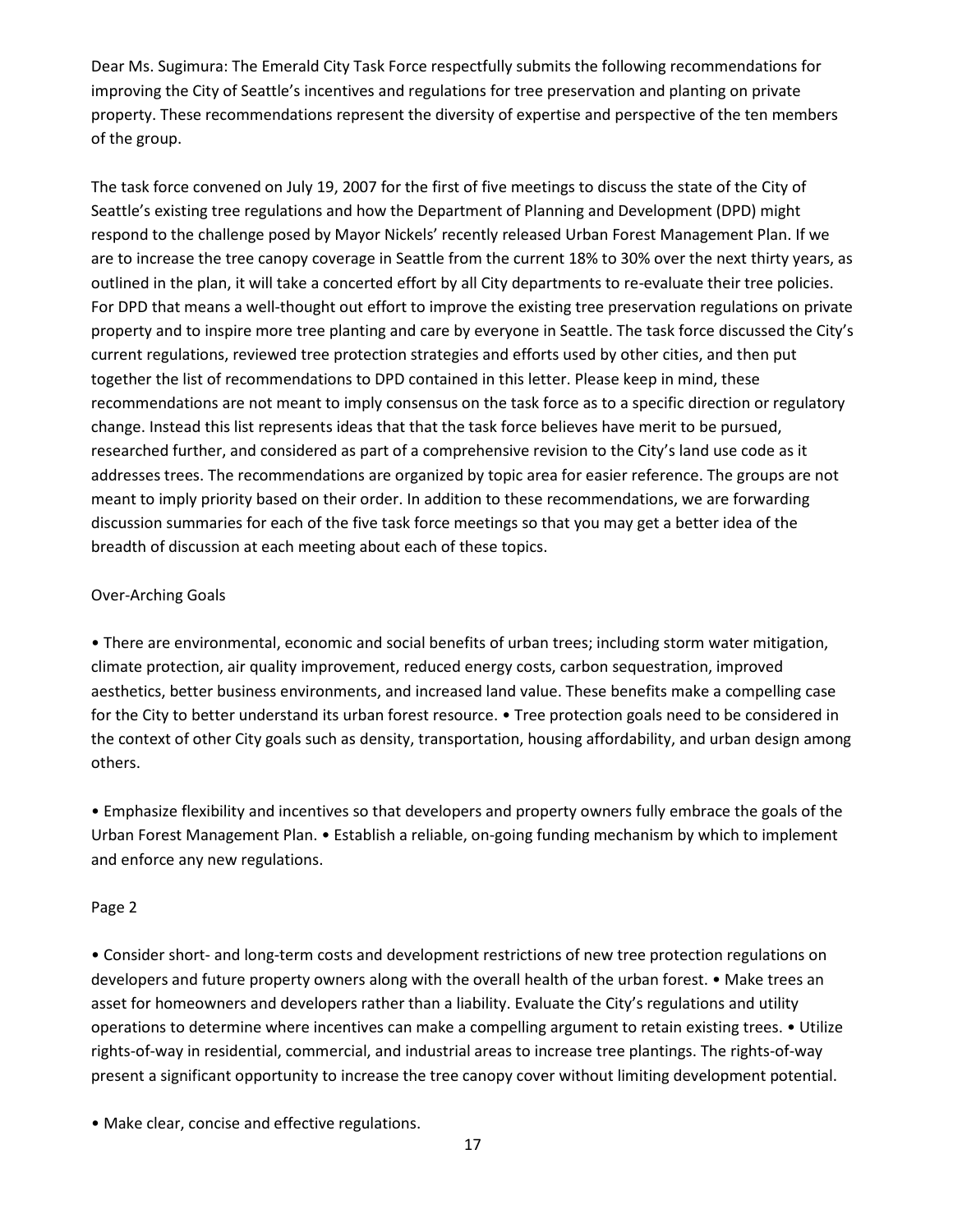• Inter-departmental coordination is critical in order to achieve the City's urban forestry goals and to ensure consistency and eliminate conflicts between City departments. Incentives

• Establish incentives within the development process to protect existing trees, preserve open space for new tree planting, and adopt low-impact development techniques.

• Establish incentives outside of the development process for private property owners to maintain existing trees and plant new trees whenever possible.

• Recognize that increased density/height and reduced parking requirements are the most valuable incentives for developers.

• Evaluate infrastructure requirements that could be reduced based on tree canopy retained or green space protected (i.e., storm water vault sizing requirements). Regulations

• In order to curtail the loss of existing tree canopy, require tree removal permits both during development and for all property owners.

The permit process should have the following features:

- Affordable or even free, particularly for the removal of damaged, diseased, dying, or dead trees.

- Easily and quickly obtained on the internet, at Neighborhood Service Centers, or at DPD.

- Clear criteria as to which trees can be removed, when they can be removed, and whether they need to be replaced.

- Flexible - use menu of preservation/replacement options.

- Impose penalties/fines for lack of permit or violating conditions – penalties should be significant enough in order to encourage compliance.

- Educational – use permitting process to educate applicants on the value trees provide to their property and to the larger community.

- Data gathering – use permit application to gather data on the City's tree infrastructure.

• Establish flexibility in the tree protection process to consider tree health, tree structure, life expectancy, and tree location. This flexibility might encourage preservation of multiple small trees rather than one large or mature tree in order to result in a net gain of environmental function. Preservation or improvement of environmental function in the short- and long-term should be the foundation for decision-making.

• Re-evaluate definitions of Heritage, Exceptional, mature, and special trees and consider groups of trees as well. Streamlining and simplifying the designations in the City land use code is desirable.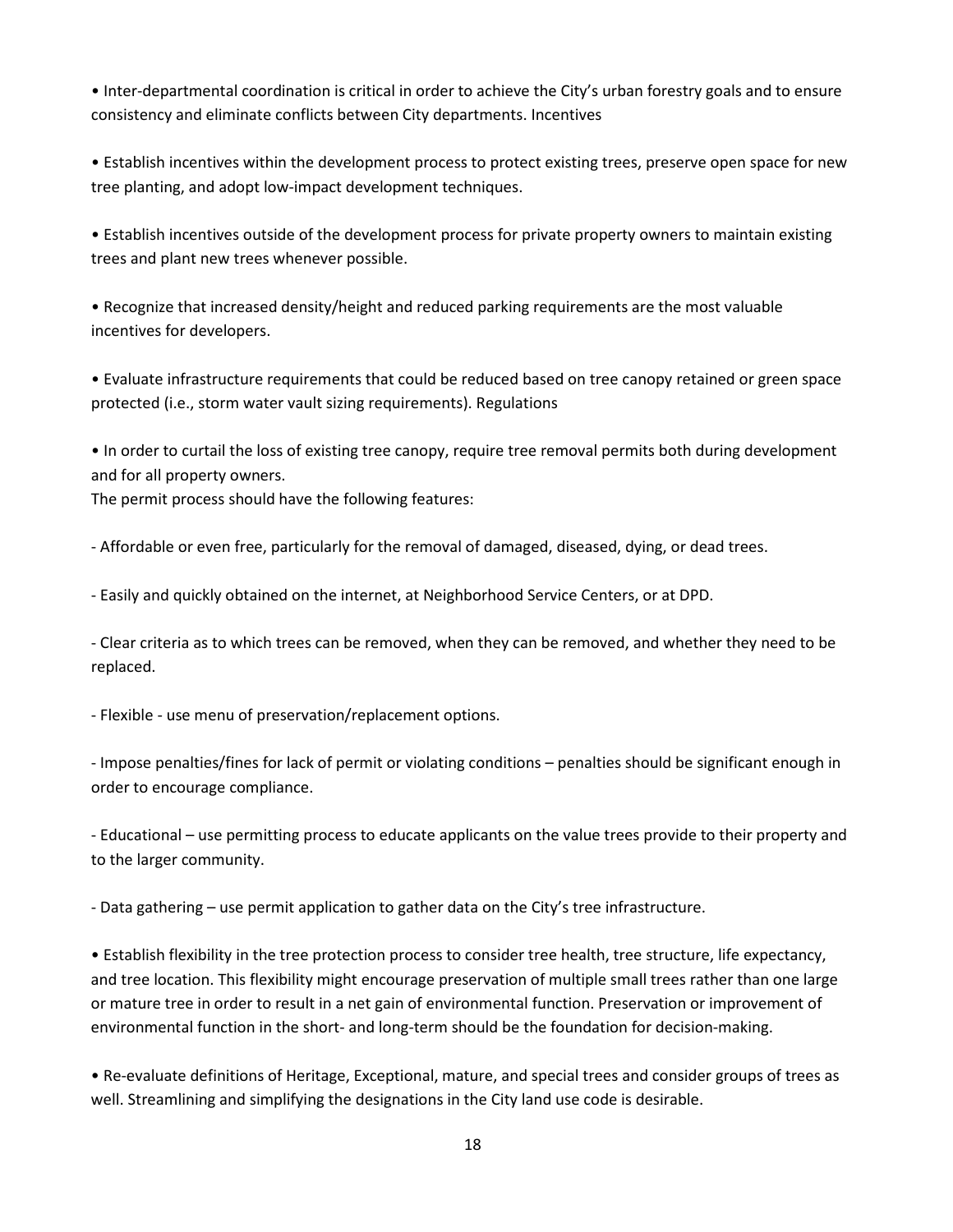• Establish a tree fund that receives money from fines, fee-in-lieu payments, and other sources and in return plants and preserves trees in Seattle. This money should not be intermingled with the General Fund or used for the City's standing tree-care obligations.

Page 3

• Consider alternatives or limits to impervious surface areas in single-family residential zones in order to provide space for trees and improve drainage and the health of the soil which would, in turn, support the long term health of trees. Don't do this, however, in a way that would limit the overall development potential of the site.

• Update tree protection requirements during construction to current best management practices. Enforcement

• Enforcement is an important part of tree protection; however creating clear, concise regulations up front will facilitate compliance and will reduce potential conflicts that would require enforcement. • Create an arborist position at DPD to manage the entire tree protection process including plan review, landscape requirements, permitting, and enforcement. • Set fines based on the value of the tree, or trees, in question.

• Re-evaluate the criteria for calculating tree value to include storm water protection, climate protection, carbon sequestration, economic/business value among others. Set fines based on new criteria. Education/Outreach

• Communicate the environmental, social, and economic value of trees in the context of climate change and urban quality of life to residents, developers, and the construction industry.

• Increase awareness of existing and new tree protection requirements – from regulations on private property through development and construction requirements.

• Increase information and education about tree protection opportunities and regulations earlier in the development process. The goal should be to get tree protection designed into the project earlier during initial site planning rather than trying to incorporate it further down the road when changes to design would be costly or difficult.

• Increase awareness about tree care for all landowners.

• Urban forestry groups and volunteers are a significant resource. The City can leverage its scarce funds by acting as a facilitator connecting residents and developers to these resources. Land use regulations will play an important part in the City's efforts to achieve the Mayor's urban forest canopy coverage goal; however, they are only part of the effort. Full engagement by City departments - from their own tree care and maintenance practices to how they promote tree planting and care is vital. The City's efforts will not only go along way to directly improving the urban forest's health but it will lead the way by example and show that this effort is not expected from any one individual but as an effort by the community for the benefit of us all.

Recommendations for Other Departments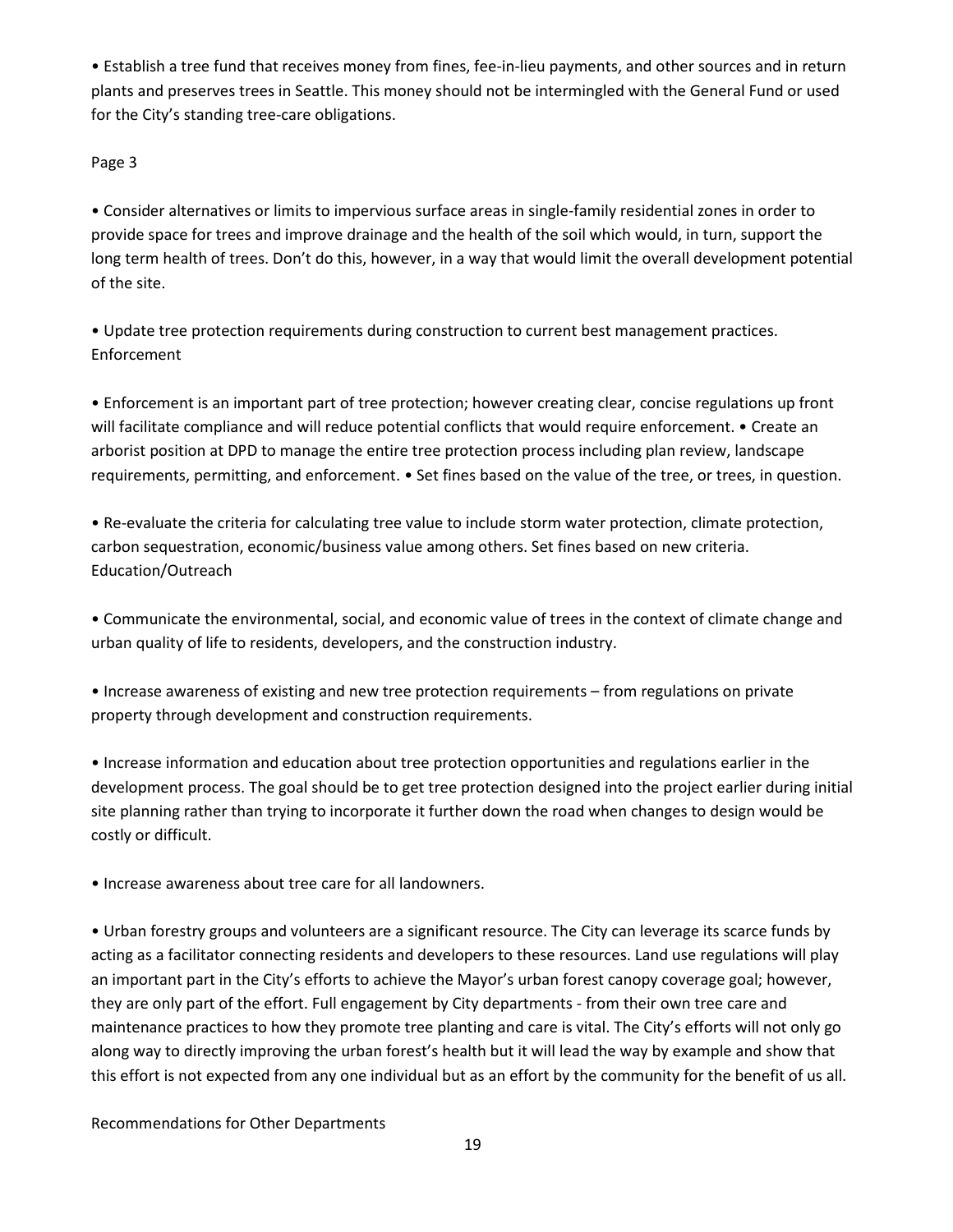• Encourage Seattle Public Utilities to reduce drainage rates based on impervious surface and tree/canopy coverage on property – reflecting the role trees play in reducing costs associated with storm water.

• Acquire additional public parks, greenways, and other green space as part of the strategy for protecting and increasing canopy coverage.

- Maximize tree planting on public property including street right-of-way.
- Allow, encourage, or require trench sharing/stacking by City & private utilities.
- Promote underground utilities to reduce conflicts between trees and utility service.
- Create or support programs that reduce the cost of tree planting to homeowners.

## Page 4

• Tighten tree protection requirements for private utility companies using overhead easements and right-ofway.

• Increase tree planting and maintenance on City property, such as parks, street rights-of-way, utility easements, steep slope areas and greenbelts. Encourage other public entities within Seattle to improve their tree planting and maintenance programs as well, such as the school district among others.

• Conduct a comprehensive inventory of trees in the City of Seattle to better understand the resource we have and better craft programs to support that resource.

Thank you for the opportunity to share our recommendations with you. We look forward to the opportunity to work with you and your staff as you further develop updated tree regulations for the City of Seattle. Sincerely, The Emerald City Task Force

Randy Bannecker, Seattle King County Association of Realtors Dan Duffus, Soliel Development LLC Deb Guenther, Mithun Ann Hirschi, Consulting Arborist, Tree Solutions Inc. Garrett Huffman, Master Builders Association John Hushagen, Seattle Tree Preservation Amalia Leighton, SvR and the Seattle Planning Commission Martin Liebowitz, The Madrona Co. Eric Pravitz, HomeSight Paul Tomita, Weinstein A/U

CC: Mayor Greg Nickels City Council Members Steve Nicholas, Director, Department of Sustainability and Environment Grace Crunican, Director, Department of Transportation Chuck Clarke, Director, Seattle Public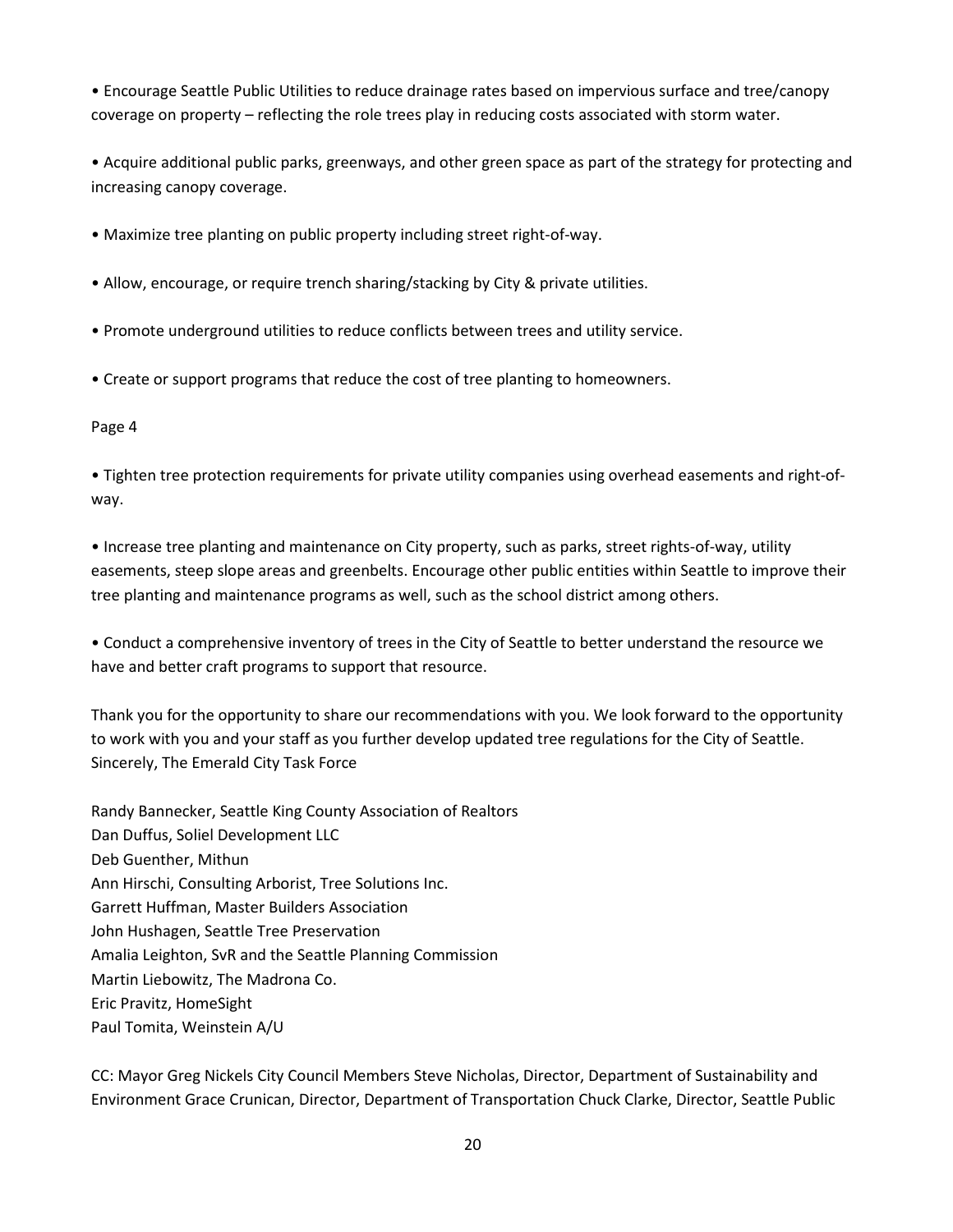Utilities Jorge Carrasco, Superintendent, Seattle City Light Timothy Gallagher, Superintendent, Seattle Parks and Recreation

**From:** Emily Van Bronkhorst <info@email.actionnetwork.org> **Sent:** Monday, January 25, 2021 8:35 AM **To:** Pinto Urrutia, Sandra <Sandra.PintoUrrutia@seattle.gov> **Subject:** Please Update Seattle's Tree Ordinance

#### **CAUTION: External Email**

Sandra Pinto de Bader,

Seattle's trees and urban forest are vital to keeping our city healthy and livable. Trees and the urban forest comprise a vital green infrastructure. Trees reduce air pollution, storm water runoff and climate impacts like heat island effects, while providing essential habitat for birds and other wildlife. They are important for the physical and mental health of our residents.

Seattle's rapid growth and an outdated tree ordinance are reducing these beneficial effects as trees are removed and not replaced. It is urgent to act now to stop this continued loss of trees, particularly large mature trees and tree groves. It is important to promote environmental equity as trees are replaced.

Please update Seattle's Tree Protection Ordinance as recommended in the latest draft by the Seattle Urban Forestry Commission.

Here are the key provisions that need to be in the updated tree ordinance:

1. Expand the existing Tree Removal and Replacement Permit Program, including 2-week public notice and posting on-site, as used by the Seattle Department of Transportation (SDOT) – to cover all Significant Trees (6" and larger diameter at breast height (DBH)) on private property in all land use zones, both during development and outside development. 2. Require the replacement of all Significant Trees removed with trees that in 25 years will reach equivalent canopy volume – either on site or pay a replacement fee into a City Tree Replacement and Preservation Fund. Allow the Fund to also accept fines, donations, grants and set up easements.

3. Retain current protections for Exceptional Trees and reduce the upper threshold for Exceptional Trees to 24" DBH, protect tree groves and prohibit Significant Trees being removed on undeveloped lots.

21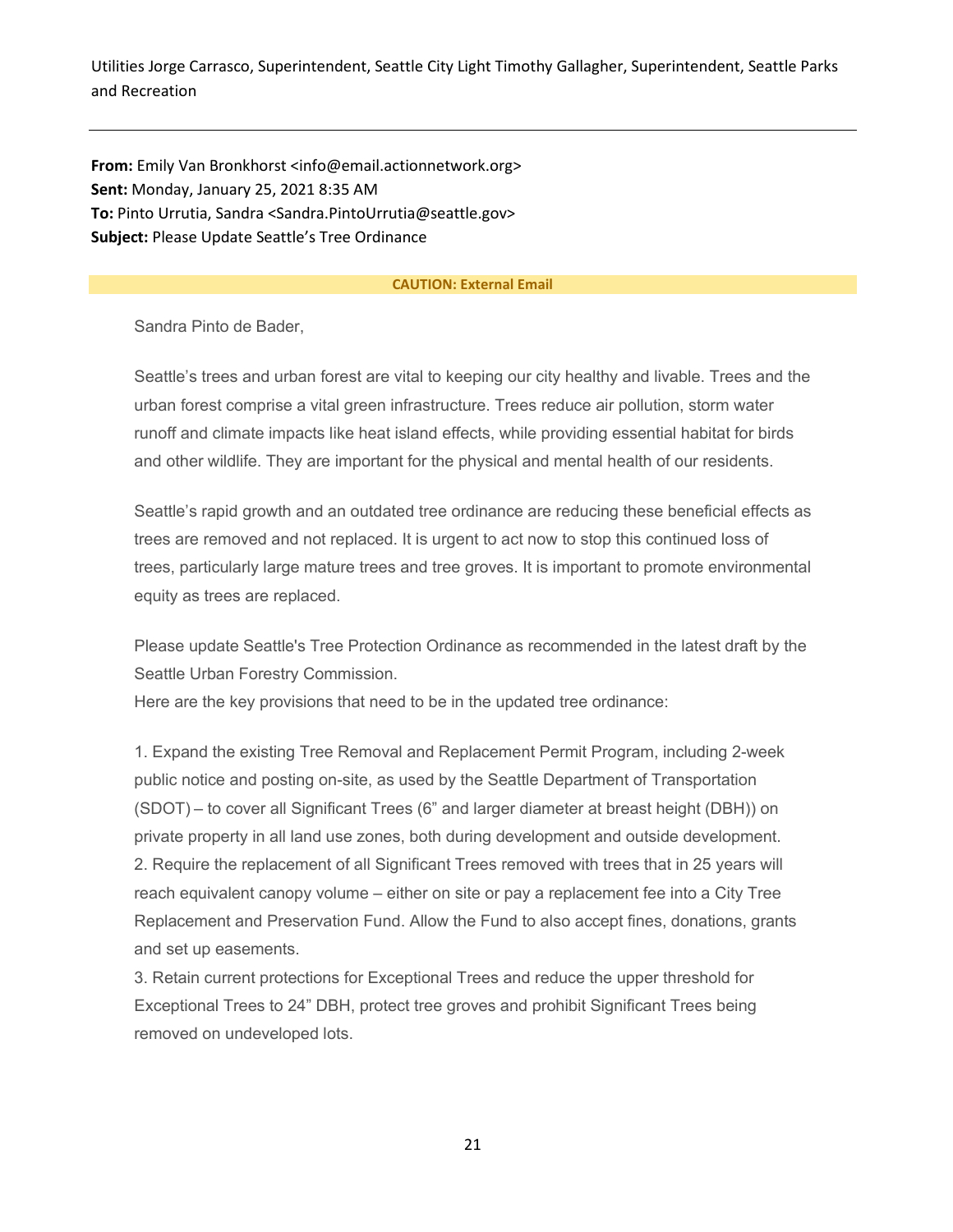4. Allow removal of no more than 2 Significant non-Exceptional Trees in 3 years per lot outside development

5. Establish one citywide database for applying for Tree Removal and Replacement Permits and to track changes in the tree canopy.

6. Post online all permit requests and permit approvals for public viewing.

7. Expand SDOT's existing tree service provider's registration and certification to register all Tree Service Providers (arborists) working on trees in Seattle.

8. Provide adequate funding in the budget to implement and enforce the updated ordinance.

Emily Van Bronkhorst [emilyveebee55@gmail.com](mailto:emilyveebee55@gmail.com) 4107 Wallingford Ave North Seattle, Washington 98103

**From:** Alan Muller <info@email.actionnetwork.org> **Sent:** Monday, January 25, 2021 11:10 AM **To:** Pinto Urrutia, Sandra <Sandra.PintoUrrutia@seattle.gov> **Subject:** PLEASE! Update Seattle's Tree Ordinance

#### **CAUTION: External Email**

Sandra Pinto de Bader,

Seattle's trees and urban forest are vital to keeping our city healthy and livable. Trees and the urban forest comprise a vital green infrastructure. Trees reduce air pollution, storm water runoff and climate impacts like heat island effects, while providing essential habitat for birds and other wildlife. They are important for the physical and mental health of our residents.

Seattle's rapid growth and an outdated tree ordinance are reducing these beneficial effects as trees are removed and not replaced. It is urgent to act now to stop this continued loss of trees, particularly large mature trees and tree groves. It is important to promote environmental equity as trees are replaced.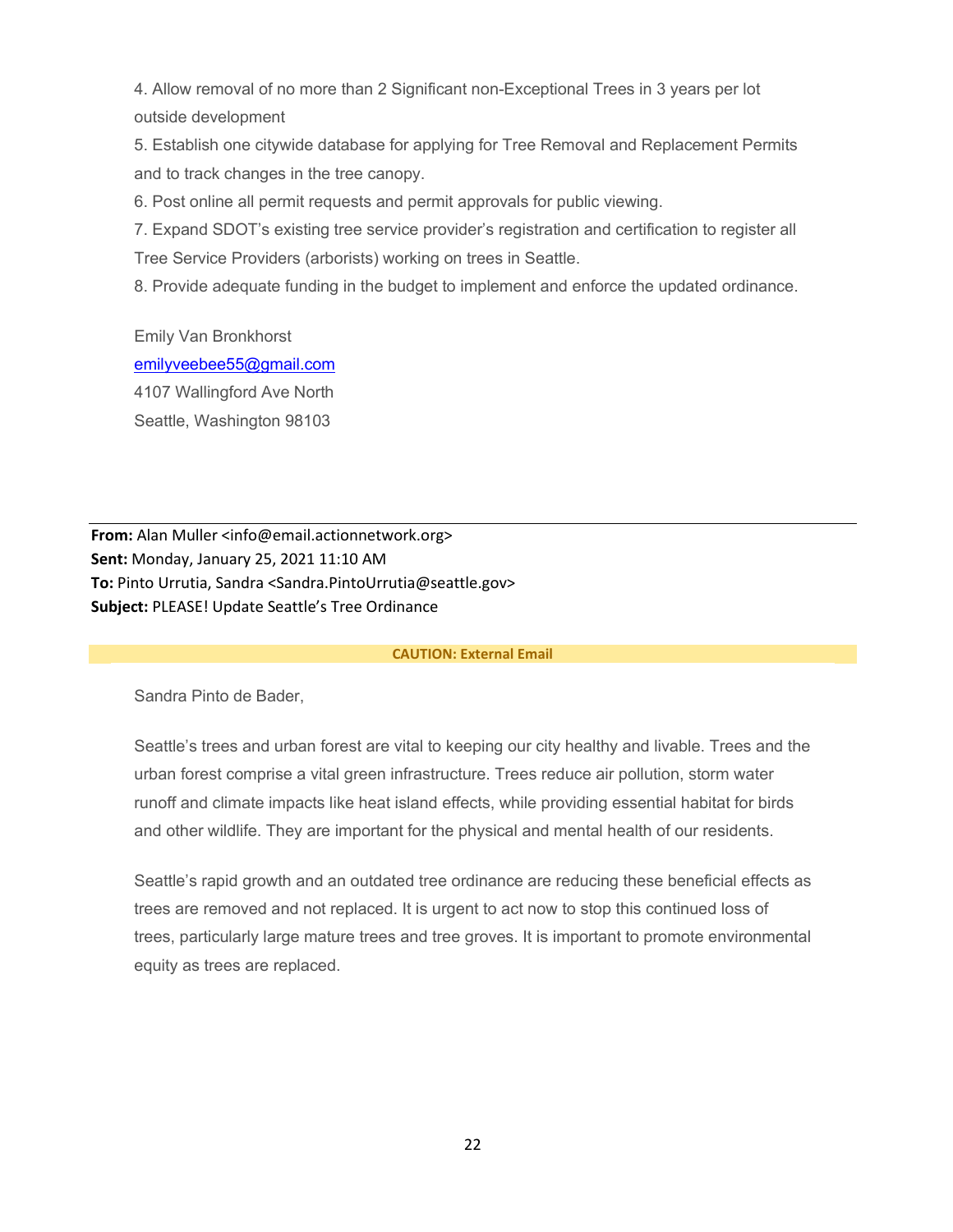Please update Seattle's Tree Protection Ordinance as recommended in the latest draft by the Seattle Urban Forestry Commission.

Here are the key provisions that need to be in the updated tree ordinance:

1. Expand the existing Tree Removal and Replacement Permit Program, including 2-week public notice and posting on-site, as used by the Seattle Department of Transportation (SDOT) – to cover all Significant Trees (6" and larger diameter at breast height (DBH)) on private property in all land use zones, both during development and outside development. 2. Require the replacement of all Significant Trees removed with trees that in 25 years will reach equivalent canopy volume – either on site or pay a replacement fee into a City Tree Replacement and Preservation Fund. Allow the Fund to also accept fines, donations, grants and set up easements.

3. Retain current protections for Exceptional Trees and reduce the upper threshold for Exceptional Trees to 24" DBH, protect tree groves and prohibit Significant Trees being removed on undeveloped lots.

4. Allow removal of no more than 2 Significant non-Exceptional Trees in 3 years per lot outside development

5. Establish one citywide database for applying for Tree Removal and Replacement Permits and to track changes in the tree canopy.

6. Post online all permit requests and permit approvals for public viewing.

7. Expand SDOT's existing tree service provider's registration and certification to register all Tree Service Providers (arborists) working on trees in Seattle.

8. Provide adequate funding in the budget to implement and enforce the updated ordinance.

Alan Muller [venerablelekshay@gmail.com](mailto:venerablelekshay@gmail.com) 609 Yesler Way, Apt 2-206 Seattle, Washington 98104-3722

**From:** Ericka Berg <info@email.actionnetwork.org> **Sent:** Wednesday, January 27, 2021 2:50 PM **To:** Pinto Urrutia, Sandra <Sandra.PintoUrrutia@seattle.gov> **Subject:** Save Our Trees!

**CAUTION: External Email**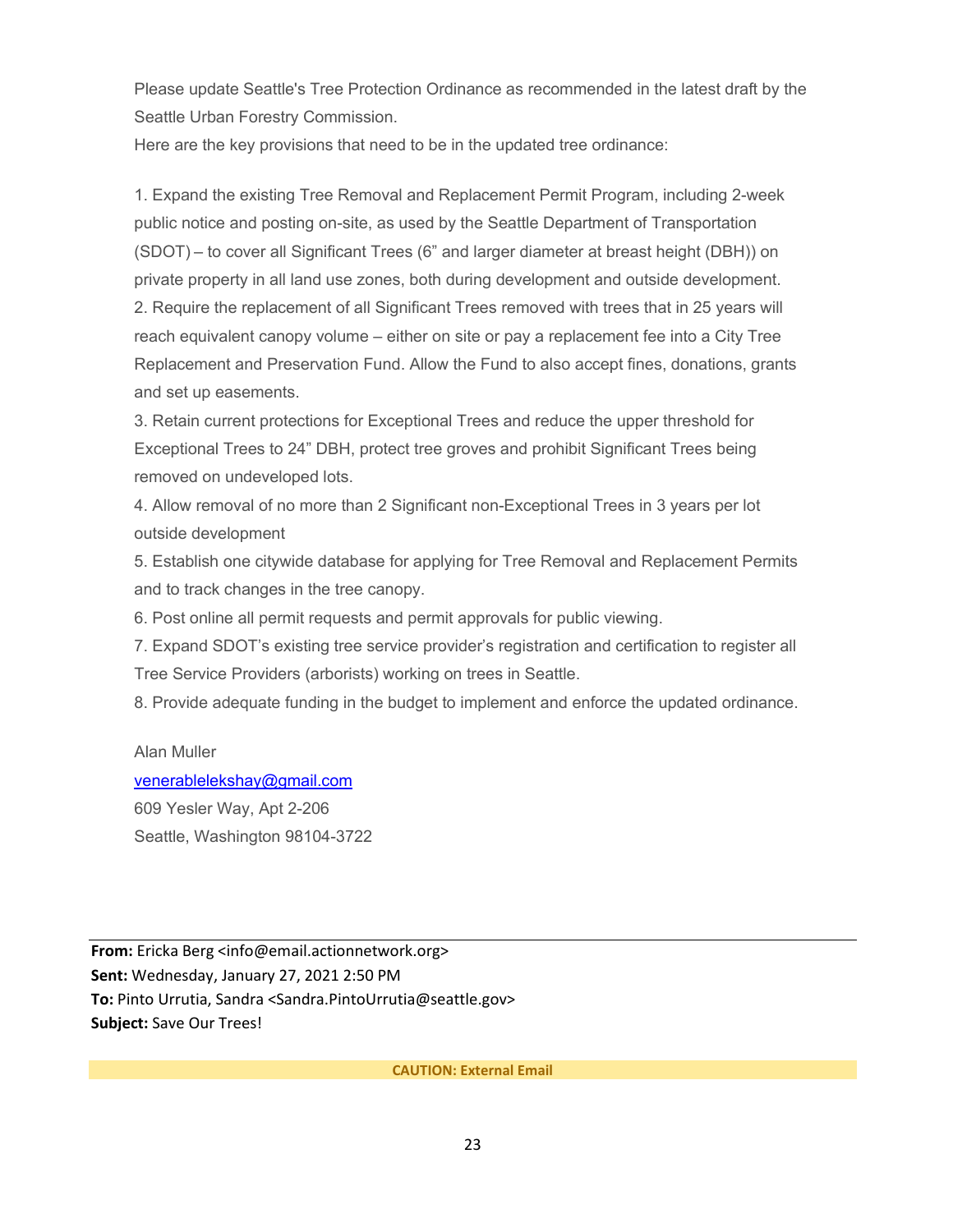Sandra Pinto de Bader,

Seattle's trees and urban forest are vital to keeping our city healthy and livable. Trees and the urban forest comprise a vital green infrastructure. Trees reduce air pollution, storm water runoff and climate impacts like heat island effects, while providing essential habitat for birds and other wildlife. They are important for the physical and mental health of our residents.

Seattle's rapid growth and an outdated tree ordinance are reducing these beneficial effects as trees are removed and not replaced. It is urgent to act now to stop this continued loss of trees, particularly large mature trees and tree groves. It is important to promote environmental equity as trees are replaced.

Please update Seattle's Tree Protection Ordinance as recommended in the latest draft by the Seattle Urban Forestry Commission.

Here are the key provisions that need to be in the updated tree ordinance:

1. Expand the existing Tree Removal and Replacement Permit Program, including 2-week public notice and posting on-site, as used by the Seattle Department of Transportation (SDOT) – to cover all Significant Trees (6" and larger diameter at breast height (DBH)) on private property in all land use zones, both during development and outside development. 2. Require the replacement of all Significant trees removed with trees that in 25 years will reach equivalent canopy volume – either on site or pay a replacement fee into a City Tree Replacement and Preservation Fund. Allow the Fund to also accept fines, donations, grants and set up easements.

3. Retain current protections for Exceptional Trees and reduce the upper threshold for Exceptional Trees to 24" DBH, protect tree groves and prohibit Significant Trees being removed on undeveloped lots.

4. Allow removal of no more than 2 Significant non-Exceptional Trees in 3 years per lot outside development

5. Establish one citywide database for applying for Tree Removal and Replacement Permits and to track changes in the tree canopy.

6. Post online all permit requests and permit approvals for public viewing.

7. Expand SDOT's existing tree service provider's registration and certification to register all Tree Service Providers (arborists) working on trees in Seattle.

8. Provide adequate funding in the budget to implement and enforce the updated ordinance.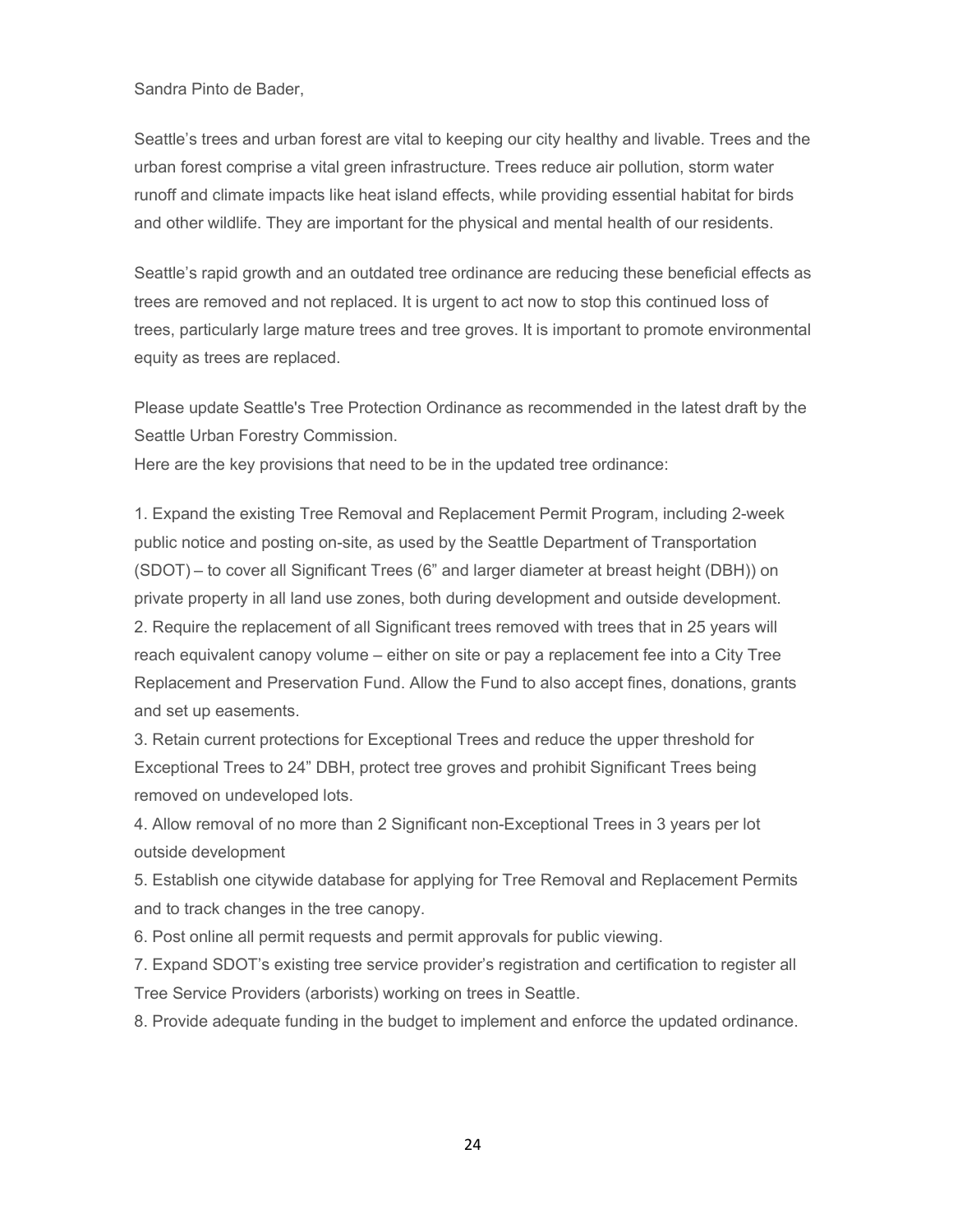Ericka Berg [ericka98115@gmail.com](mailto:ericka98115@gmail.com) 14035 Burke Ave N Seattle, Washington 98133

**From:** Ben Nechanicky <bendervish@hotmail.com> **Sent:** Thursday, January 28, 2021 12:31 PM **To:** Pinto Urrutia, Sandra <Sandra.PintoUrrutia@seattle.gov> **Cc:** McGarry, Deborah <Deborah.McGarry@seattle.gov> **Subject:** Re: Exceptional Trees on 14th Ave 400 block.

#### **CAUTION: External Email**

Thank you so much Sandra I really appreciate the quick reply. I'm just checking all my bases here making sure I haven't left any stone unturned so to speak.

Deborah and SDCI have been great and super responsive and I feel very confident with their support. I happened to see the Urban Forestry Commission while researching additional resources and thought I would ask in case there are additional resources to understand.

Thank you for all the great work you do in our big green city, have a great rest of the week!

-ben

Sent from my Communicator

On Jan 28, 2021, at 12:10 PM, Pinto Urrutia, Sandra [<Sandra.PintoUrrutia@seattle.gov>](mailto:Sandra.PintoUrrutia@seattle.gov) wrote:

Hi Ben,

Thank you for your email.

I'm including my colleague Deb McGarry in my response as she is already familiar with this issue (you mention that she has been in touch) and she has a better understanding of the regulations that apply to trees on private property.

Unfortunately, I'm not aware of any other resources besides sharing your concerns with SDCI.

Thank you,